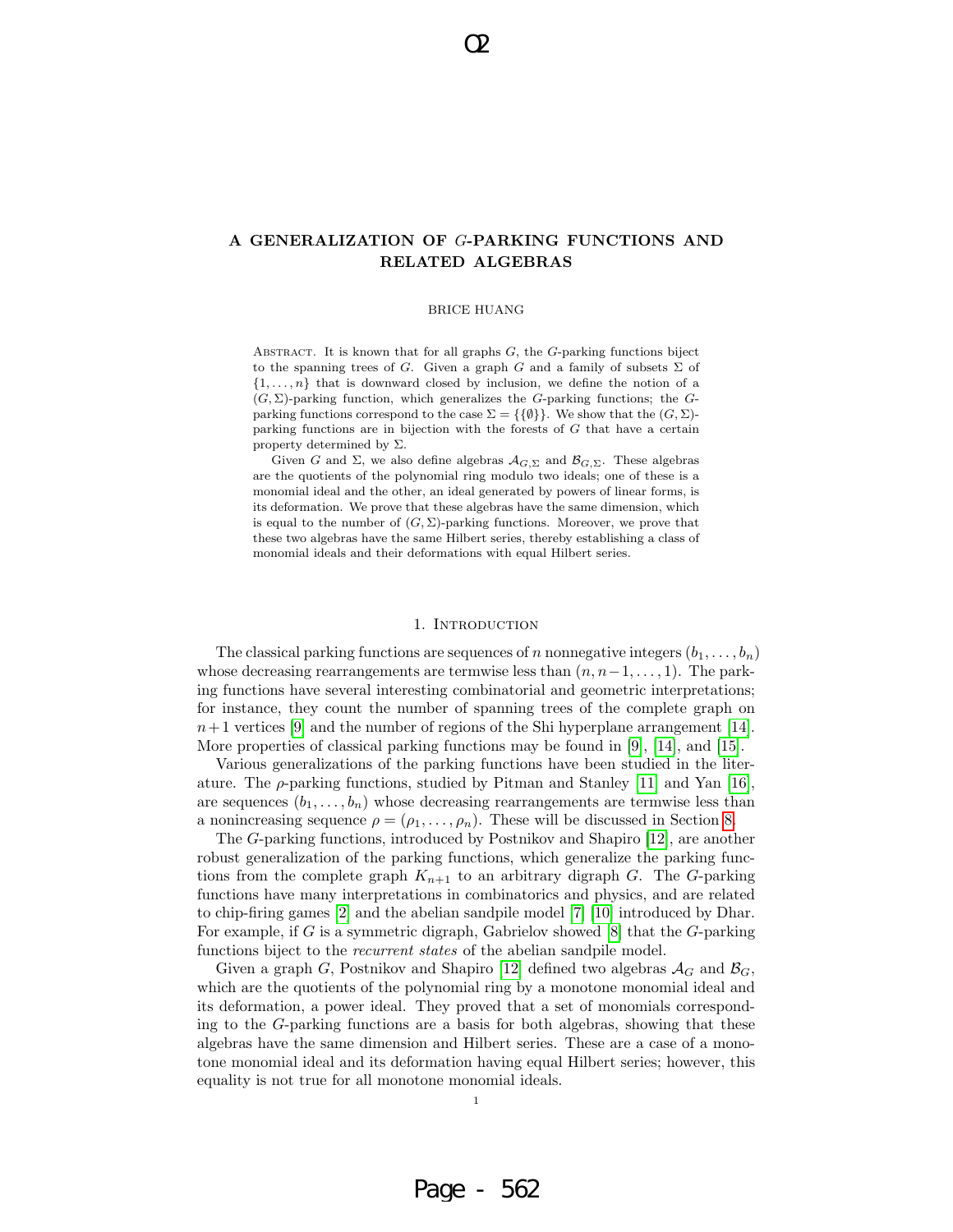O2

For graphs G, Desjardins [6] proved that two pairs of algebras closely related to the algebras  $A_G$  and  $B_G$  also have same monomial bases. In each pair of algebras, one algebra is the quotient of the polynomial ring by a monomial ideal and the other is the quotient of the polynomial ring by a power ideal, its deformation. This result provides two other instances of a monotone monomial ideal and its deformation having equal Hilbert series.

In this paper, for all graphs G and families of subsets  $\Sigma$  of  $\{1, \ldots, n\}$  that are downward closed by inclusion, we define the  $(G, \Sigma)$ -parking functions, which generalize the G-parking functions. We also define the algebras  $\mathcal{A}_{G,\Sigma}$  and  $\mathcal{B}_{G,\Sigma}$ , which are the quotients of the polynomial ring by a monotone monomial ideal and its deformation. We prove that these algebras share a monomial basis that corresponds to the  $(G, \Sigma)$ -parking functions and have the same dimension and Hilbert series; consequently, we describe a class of monotone monomial ideals and their deformations with equal Hilbert series that generalizes the work of Postnikov-Shapiro and Desjardins.

The remainder of this paper is organized as follows: in Sections 2 and 3, we review definitions and already-known results on G-parking functions and monotone monomial ideals. These include the aforementioned results of Postnikov-Shapiro and Desjardins, as well as Theorem 3.3, which relates the Hilbert series of a monotone monomial ideal to that of its deformation. In Section 4, we define the  $(G, \Sigma)$ parking functions and the algebras  $\mathcal{A}_{G,\Sigma}$  and  $\mathcal{B}_{G,\Sigma}$ ; we also state our two main results, Theorems 4.2 and 4.4. Theorem 4.2 states that the  $(G, \Sigma)$ -parking functions biject to a class of oriented forests of G with a property determined by  $\Sigma$ , providing a combinatorial interpretation of the  $(G, \Sigma)$ -parking functions; Theorem 4.4 states that the algebras  $\mathcal{A}_{G,\Sigma}$  and  $\mathcal{B}_{G,\Sigma}$  share a monomial basis corresponding to the  $(G, \Sigma)$ -parking functions, and consequently share a Hilbert series. We show that certain known results on monotone monomial ideals and deformations with equal Hilbert series are special cases of Theorem 4.4. In Section 5 we illustrate Theorem 4.4 and the concept of a  $(G, \Sigma)$ -parking function with examples. In Section 6 we prove Theorem 4.2 by formulating and proving a bijection between the  $(G, \Sigma)$ parking functions and a class of oriented forests of G that generalizes the bijection of Chebikin and Pylyavskyy [5] between the G-parking functions and the oriented spanning trees of G. In Section 7 we finish the proof of Theorem 4.4. While the proofs of Theorems 4.2 and 4.4 are inspired by the work of Chebkin-Pylyavskyy [5] and Postnikov-Shapiro [12], respectively, the combinatorial details of these proofs are different, due to the added generality of these results. In Section 8 we address the  $\rho$ -parking functions and define two algebras,  $\mathcal{A}_{\rho}$  and  $\mathcal{B}_{\rho}$ , also the quotients of the polynomial ring by a monotone monomial ideal and its deformation. We discuss the implications of this work on the question of when  $A_\rho$  and  $B_\rho$  have equal dimension and Hilbert series. Finally, in Section 9 we state some conjectures related to this work and suggest possibilities for future study.

## 2. G-Parking Functions, Monomial Algebras, and Power Algebras

The G-parking functions [12] are a broad generalization of the classical parking functions. Let G be a directed graph on the vertices  $\{0, 1, \ldots, n\}$ . We allow G to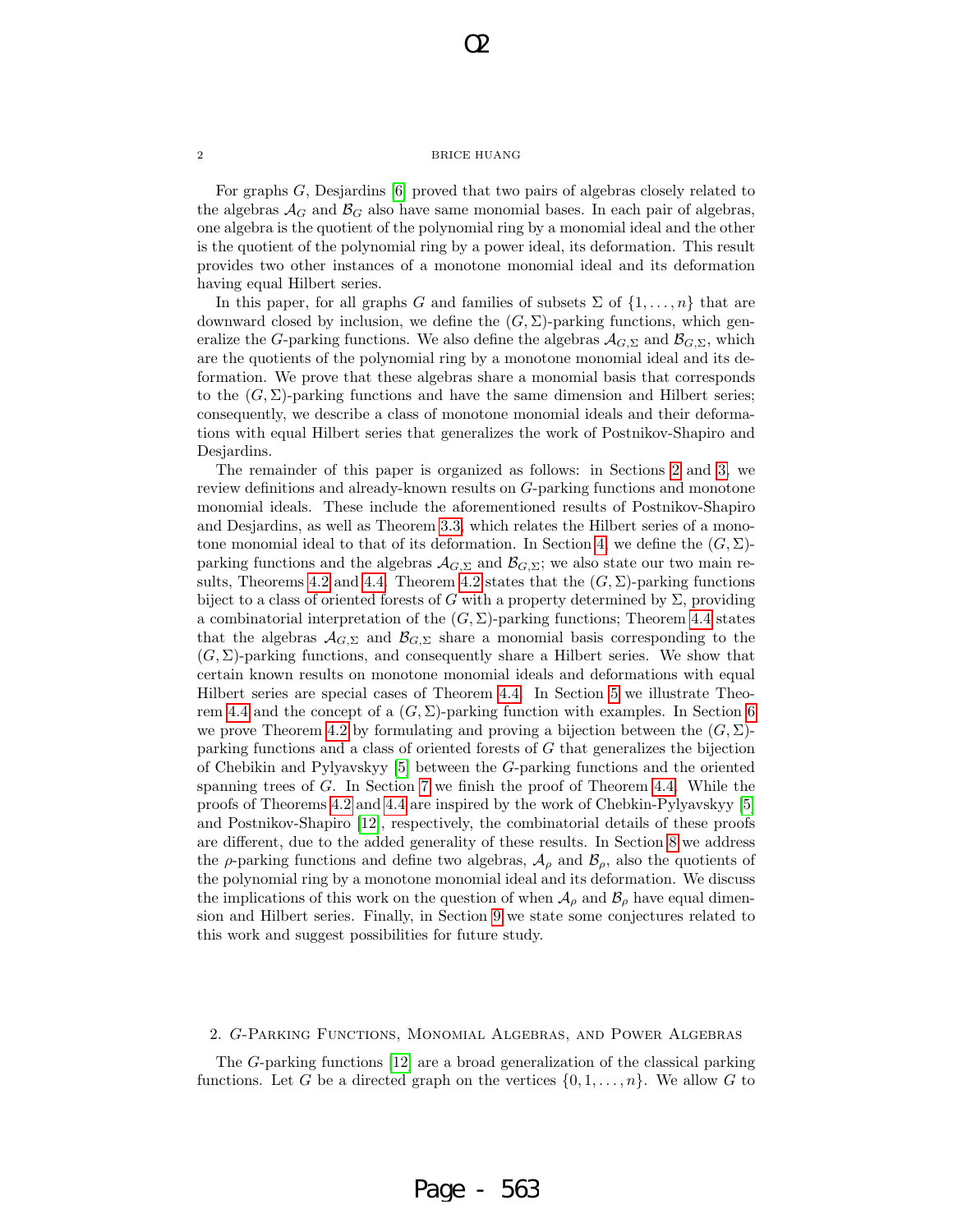have multiple edges, but not loops<sup>1</sup>. If G is an undirected graph, we may define the  $G$ -parking functions by treating  $G$  as a symmetric directed graph and replacing each undirected edge with a pair of directed edges, one in each direction. For a nonempty  $I \subseteq \{1, \ldots, n\}$  and a vertex  $i \in I$ , let  $d_I(i)$  denote the number of edges from i to vertices outside I. A  $G$ -parking function is a sequence of nonnegative integers  $(b_1, \ldots, b_n)$  with the property that for each nonempty  $I \subseteq \{1, \ldots, n\}$ , there exists a vertex  $i \in I$  such that  $b_i < d_I(i)$ .

**Remark 2.1.** The  $K_{n+1}$ -parking functions are the classical parking functions of size n.

An *oriented subtree* of a digraph G is a subgraph  $T \subseteq G$  such that for every vertex  $i \in T$ , there exists a directed path in T from i to 0. A *oriented spanning* tree of  $G$  is an oriented subtree of  $G$  that includes every vertex of  $G$ . If  $G$  is an undirected graph, the oriented spanning trees of  $G$  correspond to the ordinary spanning trees of G.

Theorem 2.2. [12] The number of G-parking functions equals the number of oriented spanning trees of G.

Theorem 2.2 implies that the number of G-parking functions can be computed by the Matrix-Tree Theorem, which gives the number of oriented spanning trees of a digraph G in terms of its Laplacian matrix  $L_G$  [15].

Observe that setting  $G = K_{n+1}$  recovers the fact that the classical parking functions of size *n* count the spanning trees of  $K_{n+1}$ .

In [5], Chebikin and Pylyavskyy proved Theorem 2.2 combinatorially by establishing a bijection between the G-parking functions the oriented spanning trees of G. We will generalize this bijection to a larger class of parking functions in Section 6.

We now reformulate the  $G$ -parking functions algebraically. Let  $K$  be a field with characteristic 0. In the polynomial ring  $\mathbb{K}[x_1,\ldots,x_n]$ , define the monomial

$$
m_I = \prod_{i \in I} x_i^{d_I(i)}
$$

for all nonempty  $I \subseteq \{1, \ldots, n\}$ , and let  $\mathcal{I}_G = \langle m_I \rangle$  be the ideal in  $\mathbb{K}[x_1, \ldots, x_n]$ generated by all such  $m_I$ . Define the algebra  $\mathcal{A}_G = \mathbb{K}[x_1, \ldots, x_n]/\mathcal{I}_G$ . Then, a sequence  $(b_1, \ldots, b_n)$  is a G-parking function if and only if  $\prod_i x_i^{b_i}$  does not equal 0 in  $\mathcal{A}_G$ .

The set of monomials not in  $\mathcal{I}_G$  form a linear basis of  $\mathcal{A}_G$ , known as its standard monomial basis. These monomials correspond to the G-parking functions; thus, the number of G-parking functions equals dim  $A_G$ .

Suppose that G is a graph on  $\{0, 1, \ldots, n\}$ . For a nonempty  $I \subseteq \{1, \ldots, n\}$ , define  $D_I$  as the number of edges from vertices in I to vertices outside I. In other words,  $D_I = \sum_{i \in I} d_I(i)$ . For all nonempty  $I \subseteq \{1, \ldots, n\}$ , define

$$
p_I = \left(\sum_{i \in I} x_i\right)^{D_I}
$$

and let  $\mathcal{J}_G = \langle p_I \rangle$  be the ideal generated in  $\mathbb{K}[x_1, \ldots, x_n]$  by all such  $p_I$ . Define the algebra  $\mathcal{B}_G = \mathbb{K}[x_1,\ldots,x_n]/\mathcal{J}_G$ .

<sup>1</sup>For the remainder of this paper, we will use the terms "directed graph" and "digraph" to refer to directed graphs and "undirected graph" and "graph" to refer to undirected graphs. We allow all directed and undirected graphs to have multiple edges, but not loops.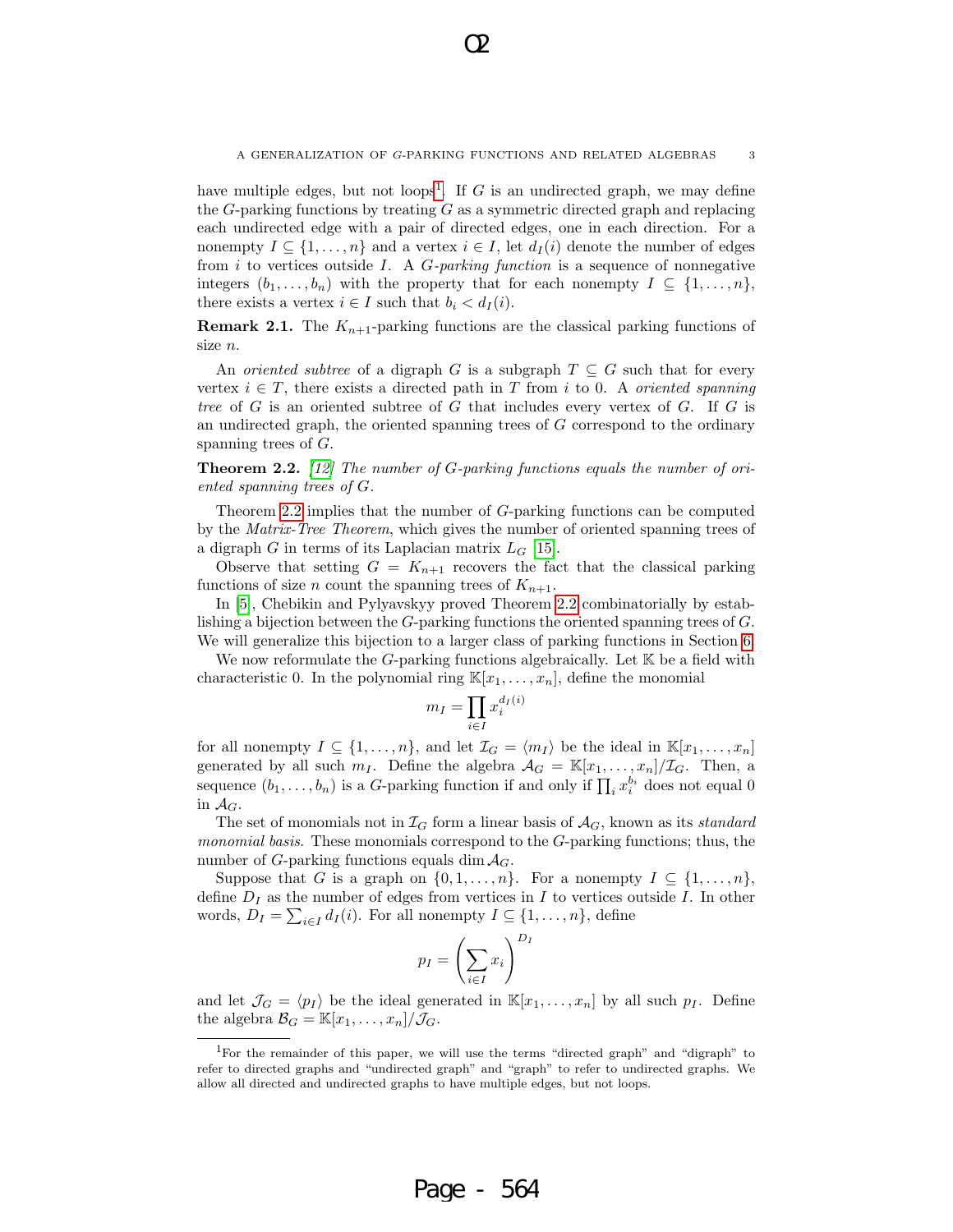O2

**Theorem 2.3.** [12] The monomials  $\prod_i x_i^{b_i}$ , as  $(b_1, \ldots, b_n)$  ranges over all Gparking functions, form a basis of  $\mathcal{B}_G$ , and

$$
\dim \mathcal{A}_G = \dim \mathcal{B}_G = N_G
$$

where  $N_G$  is the number of spanning trees of G. Moreover, Hilb  $A_G = Hilb \mathcal{B}_G$ .

In fact, we can refine the above theorem. For any graph  $G$ , fix a total order on the edges of G. Given a spanning tree  $T \subseteq G$ , say that an edge  $e \in T$  is *internally* active if there does not exist an edge  $e' \in G \setminus T$  such that  $e'$  is smaller than e and T∪e' contains a cycle that includes e; say that an edge  $e \in G \backslash T$  is externally active if it is the smallest edge of the unique cycle in  $T \cup e$ . The *internal activity* of T is the number of edges  $e \in T$  that are internally active, and the *external activity* of T is the number of edges  $e \in G \backslash T$  that are externally active. Although the external and internal activities of any spanning tree are dependent on the order of the edges, the number of spanning trees with each pair of internal and external activities  $(i, j)$  is independent of the edge ordering; these are given by the coefficients of the graph's Tutte polynomial. For more on tree activities and the Tutte polynomial, see for example [4].

**Theorem 2.3** (continuing from p. 4). The k<sup>th</sup> graded components  $A_G^k$  and  $\mathcal{B}_G^k$  obey  $\dim{\cal A}^k_G=\dim{\cal B}^k_G=N_G^{|G|-n-k}$ G

where  $N_G^{|G|-n-k}$  is the number of spanning trees of G with external activity  $|G|$  $n - k$ .

Theorem 2.3 implies that the number of  $G$ -parking functions with sum  $k$  equals the number of spanning trees of G with external activity  $|G| - n - k$ . Benson, Chakrabarty, and Tetali proved this fact combinatorially in [3] by finding an external activity-preserving bijection from the G-parking functions to the spanning trees of G.

Two results related to Theorem 2.3 were proved by Desjardins in [6]:

Let G be a graph on  $\{0, 1, \ldots, n\}$ . For all nonempty  $I = \{i_1 < \cdots < i_r\} \subseteq$  $\{1,\ldots,n\}$ , define

and

$$
m_I = x_{i_1} \prod_{i \in I} x_i^{d_I(i)}
$$

$$
p_I = \left(\sum x_i\right)^{D_I + 1}.
$$

Let  $\mathcal{I}_{G,1} = \langle m_I \rangle$  and  $\mathcal{I}_{G,1} = \langle p_I \rangle$  be the ideals generated by all such  $m_I$ and  $p_1$ , respectively. Define the algebras  $\mathcal{A}_{G,1} = \mathbb{K}[x_1,\ldots,x_n]/\mathcal{I}_{G,1}$  and  $\mathcal{B}_{G,1} =$  $\mathbb{K}[x_1,\ldots,x_n]/\mathcal{J}_{G,1}.$ 

i∈I

Define a *forest* of a graph  $G$  as an acyclic edge set of  $G$ . Fix a total order on the edges of G. For a forest  $F \subseteq G$ , define an edge  $e \in G \setminus F$  to be externally active if  $F \cup E$  contains a cycle and e is the smallest edge of this cycle. The external activity of a forest is the number of edges  $e \in G \backslash F$  that are externally active. The number of forests with each external activity is independent of the chosen edge ordering.

**Theorem 2.4.** [6] The standard monomial basis of  $A_{G,1}$  is a basis of  $\mathcal{B}_{G,1}$ . Furthermore, the k<sup>th</sup> graded components  $\mathcal{A}_{G,1}^k$  and  $\mathcal{B}_{G,1}^k$  have dimension equal to the number of forests F of G with external activity  $|G| - |F| - k$ .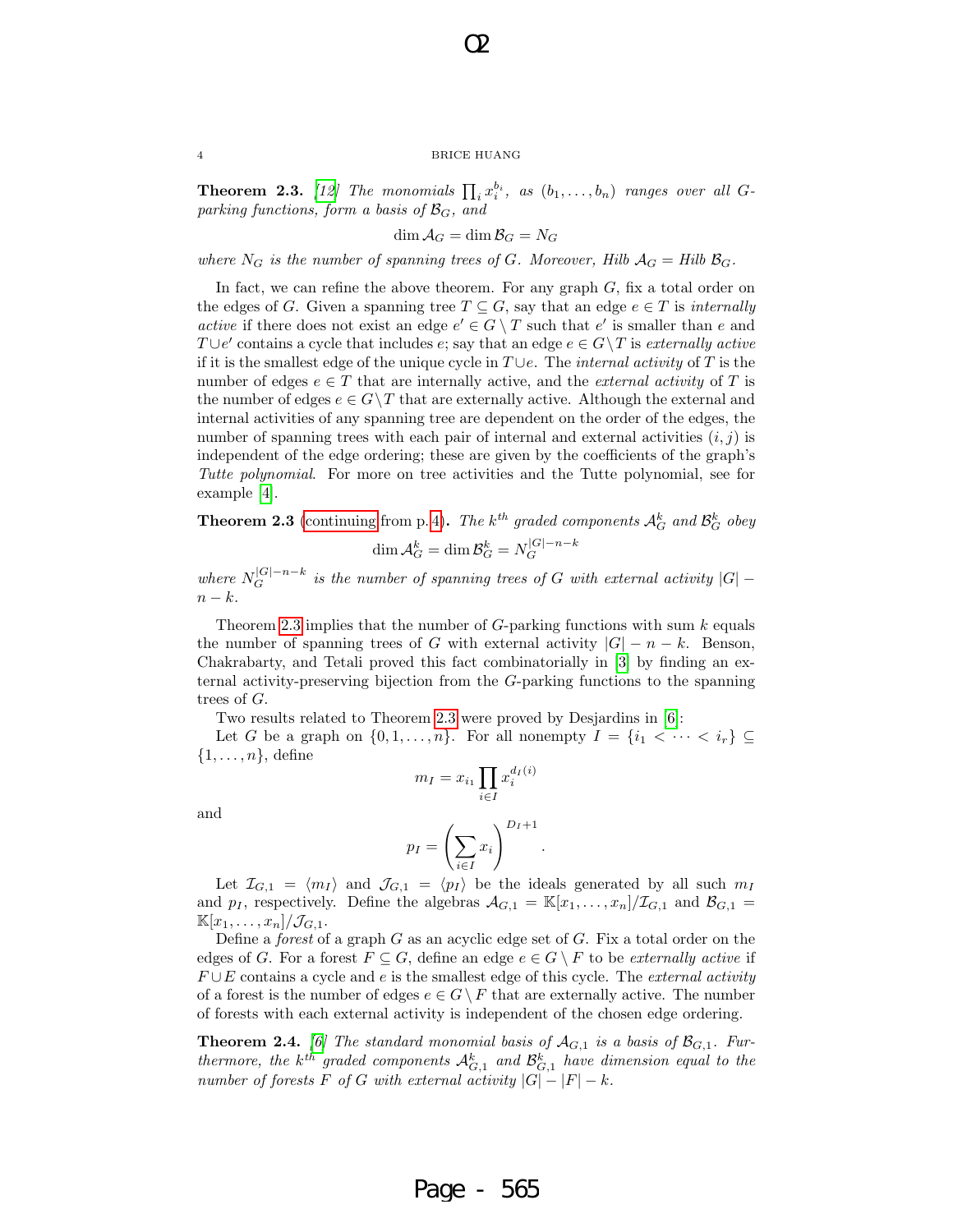In [13], Postnikov, Shapiro, and Shapiro proved Theorem 2.4 for the case  $G =$  $K_{n+1}$ . In this case, Postnikov, Shapiro, and Shapiro showed that the algebra  $\mathcal{B}_{G,1}$ is isomorphic to an algebra generated by curvature forms on the complete flag manifold.

Next, suppose G is a graph on  $\{0, 1, \ldots, n\}$  with the property that there is at least one edge between any two vertices. For every nonempty  $I = \{i_1 < \cdots < i_r\} \subseteq$  $\{1,\ldots,n\}$ , let

$$
m_I = x_{i_1}^{d_I(i_1) - 1} \prod_{\substack{i \in I \\ i \neq i_1}} x_i^{d_I(i)}
$$

and

$$
p_I = \left(\sum_{i \in I} x_i\right)^{D_I - 1}
$$

.

Define  $\mathcal{I}_{G,-1} = \langle m_I \rangle$  and  $\mathcal{J}_{G,-1} = \langle p_I \rangle$  as the ideals generated by all such  $m_I$  and  $p_I$ , respectively. Define the algebras  $\mathcal{A}_{G,-1} = \mathbb{K}[x_1,\ldots,x_n]/\mathcal{I}_{G,-1}$  and  $\mathcal{B}_{G,-1} =$  $\mathbb{K}[x_1,\ldots,x_n]/\mathcal{J}_{G,-1}.$ 

**Theorem 2.5.** [6] The standard monomial basis of  $\mathcal{A}_{G,-1}$  is a basis of  $\mathcal{B}_{G,-1}$ . The  $k^{th}$  graded components  $\mathcal{A}_{G,-1}^k$  and  $\mathcal{B}_{G,-1}^k$  have dimension equal to the number of spanning trees of G with internal activity 0 and external activity  $|G| - n - k$ .

Ideals generated by powers of linear forms, such as  $\mathcal{B}_G$ ,  $\mathcal{B}_{G,1}$ , and  $\mathcal{B}_{G,-1}$  have also been studied extensively in the context of hyperplane arrangements and their Tutte polynomials; see for example [1] and [6].

## 3. Monotone Monomial Ideals and their Deformations

Consider a set of monomials  $\{m_I\}$  in the polynomial ring  $\mathbb{K}[x_1,\ldots,x_n]$ , one for each nonempty subset  $I \subseteq \{1, ..., n\}$ . Such a set is a monotone monomial  $family$  [12] if:

- For all I,  $m_I$  is a monomial in the variables  $x_i, i \in I$ , and
- If  $J \subset I$  and  $i \in J$ , then  $\deg_{x_i} m_J \geq \deg_{x_i} m_I$ .

A monotone monomial ideal is the ideal generated in  $\mathbb{K}[x_1,\ldots,x_n]$  by a monotone monomial family.

If we let  $I = \{i_1, \ldots, i_r\}$ , then a homogenous polynomial  $p_I$  in the variables  $x_{i_1}, \ldots, x_{i_r}$  is an *I-deformation of*  $m_I$  if  $\deg(p_I) = \deg(m_I)$  and

$$
\mathbb{K}[x_{i_1},\ldots,x_{i_r}]=\langle R_{m_I}\rangle\oplus (p_I)
$$

where  $\langle R_{m_I} \rangle$  denotes the linear span of monomials not divisible by  $m_I$  and  $(p_I)$ denotes the ideal in  $\mathbb{K}[x_{i_1},\ldots,x_{i_r}]$  generated by  $p_I$ . Furthermore, if  $p_I$  is an Ideformation of  $m_I$  for all nonempty  $I \subseteq \{1, ..., n\}$  and  $\mathcal{I} = \langle m_I \rangle$  is a monotone monomial ideal, then we say that  $\mathcal{J} = \langle p_I \rangle$  is a *deformation* of  $\mathcal{I}$ .

**Lemma 3.1.** [12] Suppose  $I = \{i_1, \ldots, i_r\}$  and  $m_I$  is a monomial in  $x_{i_1}, \ldots, x_{i_r}$ . If  $\alpha_{i_1}, \ldots, \alpha_{i_r}$  are nonzero elements of K, then

$$
(\alpha_{i_1} x_{i_1} + \dots + \alpha_{i_r} x_{i_r})^{\deg(m_I)}
$$

Page - 566

is an I-deformation of  $m_I$ .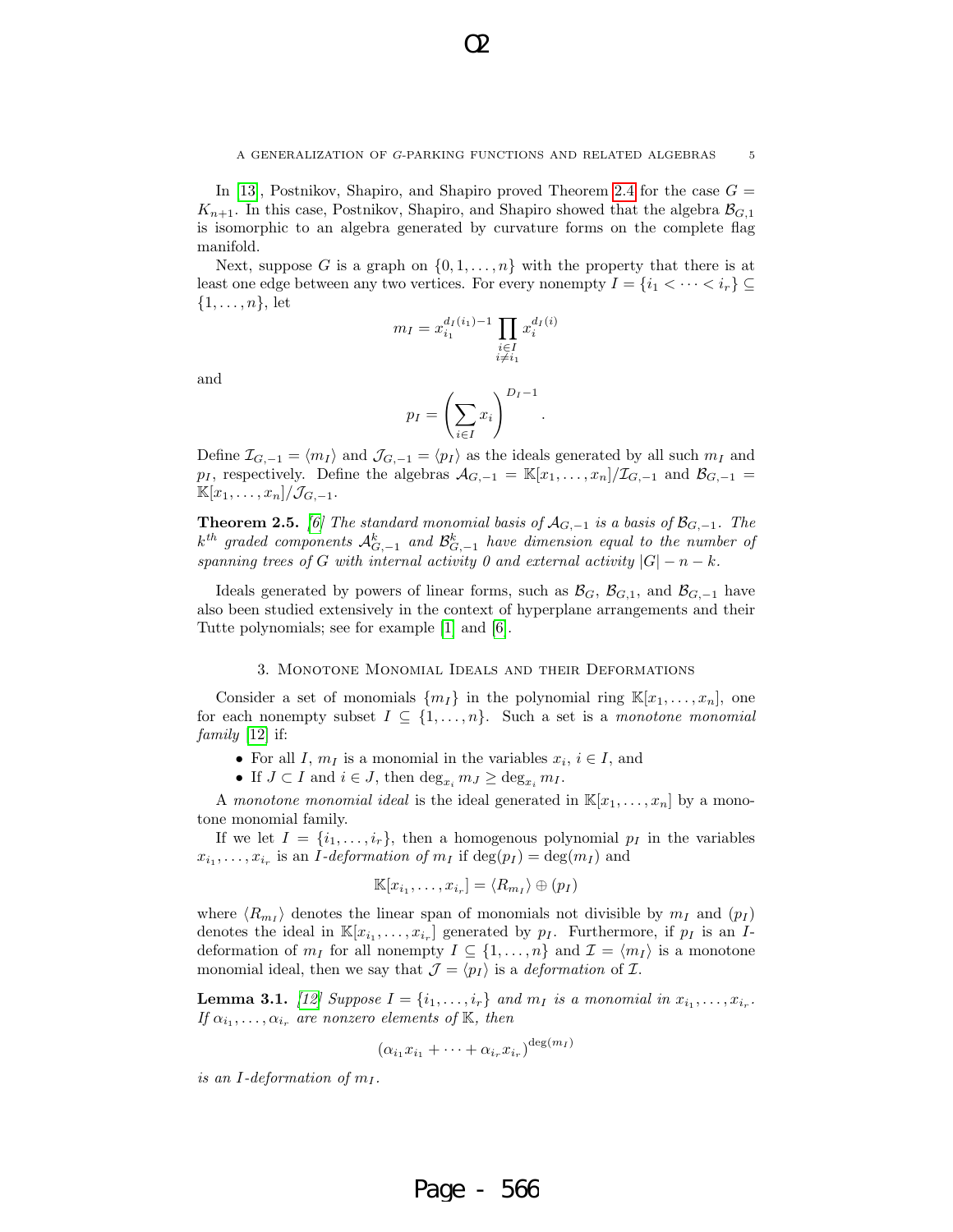O2

**Remark 3.2.** Observe that for all graphs  $G, \mathcal{I}_G$  is a monotone monomial ideal and  $\mathcal{J}_G$  is its deformation. Moreover,  $\mathcal{J}_{G,1}$  is a deformation of the monotone monomial ideal  $\mathcal{I}_{G,1}$ , and  $\mathcal{J}_{G,-1}$  is a deformation of the monotone monomial ideal  $\mathcal{I}_{G,-1}$ .

The following result is an important property of monotone monomial ideals that will be important to showing that certain pairs of algebras have equal Hilbert series.

**Theorem 3.3.** [12] Let  $\mathcal{I}$  be a monotone monomial ideal in  $\mathbb{K}[x_1, \ldots, x_n]$ , and let J be a deformation of I. Define the algebras  $\mathcal{A} = \mathbb{K}[x_1, \ldots, x_n]/\mathcal{I}$  and  $\mathcal{B} =$  $\mathbb{K}[x_1,\ldots,x_n]/\mathcal{J}$ . The standard monomial basis of A spans B. Consequently, the Hilbert series Hilb  $I$ , Hilb  $J$ , Hilb  $A$ , and Hilb  $B$  obey the termwise inequalities

$$
Hilb \mathcal{I} \leq Hilb \mathcal{J}
$$

and

*Hilb* 
$$
A \geq Hilb
$$
 *B*.

## 4.  $(G, \Sigma)$ -PARKING FUNCTIONS

In this section we present a generalization of the notion of a G-parking function. Let G be a digraph on  $\{0, 1, \ldots, n\}$  and  $\Sigma$  be a set of subsets of  $\{1, \ldots, n\}$  with the *downward inclusion property* that if  $I \in \Sigma$  and  $J \subset I$ , then  $J \in \Sigma$ . As before, if G is an undirected graph, we may treat it as a symmetric directed graph. Let  $\mathcal{I}_{G,\Sigma} = \langle m_I \rangle$  be the ideal in  $\mathbb{K}[x_1, \ldots, x_n]$  generated by

$$
m_I = \begin{cases} x_{i_1} \prod_{i \in I} x_i^{d_I(i)} & I \in \Sigma \\ \prod_{i \in I} x_i^{d_I(i)} & I \notin \Sigma \end{cases}
$$

as  $I = \{i_1 < \cdots < i_r\}$  ranges over all nonempty subsets of  $\{1, \ldots, n\}$ . Define  $\mathcal{A}_{G,\Sigma} = \mathbb{K}[x_1,\ldots,x_n]/\mathcal{I}_{G,\Sigma}$ . The sequence of nonnegative integers  $(b_1,\ldots,b_n)$  is a  $(G, \Sigma)$ -parking function if and only if  $\prod_i x_i^{b_i}$  is nonvanishing in  $\mathcal{A}_{G,\Sigma}$ . Because the monomials not in  $\mathcal{I}_{G,\Sigma}$  comprise the standard monomial basis of  $\mathcal{A}_{G,\Sigma}$ , the number of  $(G, \Sigma)$ -parking functions equals dim  $\mathcal{A}_{G,\Sigma}$ .

**Remark 4.1.** The  $(G, \{\{\emptyset\}\})$ -parking functions are the *G*-parking functions.

Define a oriented forest of a directed graph as a collection of vertices, some of which are designated roots, and directed edges among these vertices, such that from each vertex there is a unique path (which may have length 0) to a root. Define a proper forest as an oriented forest in which each vertex is rooted at a vertex smaller than or equal to itself. Define a  $\Sigma$ -proper forest as a proper forest in which the set of vertices not rooted at 0 is an element of  $\Sigma$ . For undirected graphs, define a Σ-forest as an acyclic edge set in which the set of vertices not connected to 0 is an element of  $\Sigma$ . In the case that a graph is undirected, its  $\Sigma$ -proper forests correspond to its Σ-forests.

The first main result of this paper is:

**Theorem 4.2.** For any digraph G and any  $\Sigma$  with the downward inclusion property, the  $(G, \Sigma)$ -parking functions biject to the  $(n + 1)$ -vertex  $\Sigma$ -proper forests of G.

We will present this bijection in Section 6.

**Remark 4.3.** When  $\Sigma = \{\{\emptyset\}\}\$ , we recover Theorem 2.2 from Theorem 4.2.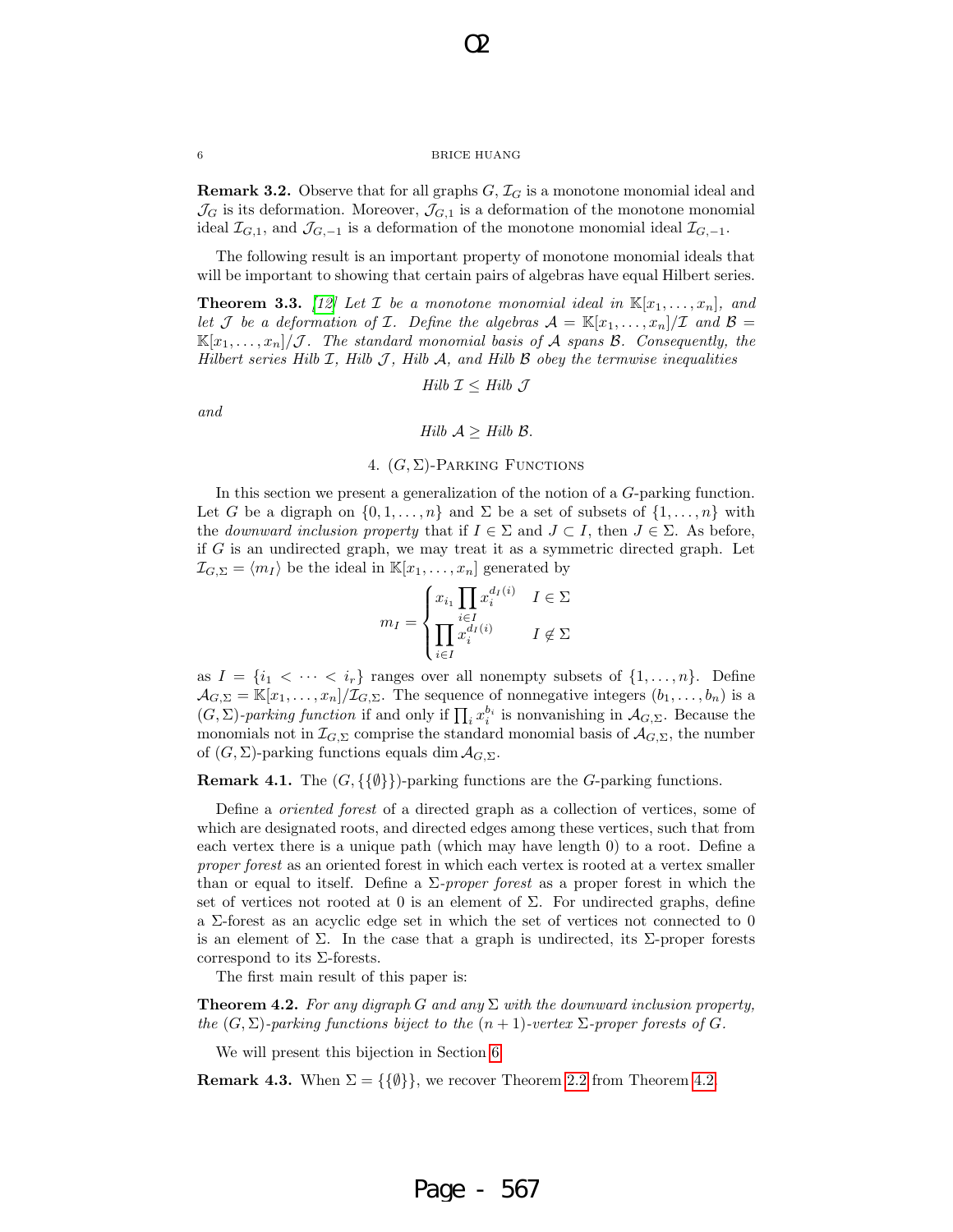Suppose that G is a graph on  $\{0, 1, \ldots, n\}$  and  $\Sigma$  is a set of subsets of  $\{1, \ldots, n\}$ with the downward inclusion property. Let  $\mathcal{J}_{G,\Sigma} = \langle p_I \rangle$  be the ideal in  $\mathbb{K}[x_1, \ldots, x_n]$ generated by



as I ranges over all nonempty subsets of  $\{1, \ldots, n\}$ . Define the algebra  $\mathcal{B}_{G,\Sigma}$  =  $\mathbb{K}[x_1,\ldots,x_n]/\mathcal{J}_{G,\Sigma}$ . Observe that the downward inclusion property ensures that  $\mathcal{I}_{G,\Sigma}$  is a monotone monomial ideal, and that  $\mathcal{J}_{G,\Sigma}$  is a deformation of  $\mathcal{I}_{G,\Sigma}$ .

Our second main result is:

**Theorem 4.4.** For all undirected graphs G and all  $\Sigma$  with the downward inclusion property, the monomials  $\prod_i x_i^{b_i}$ , as  $(b_1, \ldots, b_n)$  ranges over all  $(G, \Sigma)$ -parking functions, form a basis of  $\mathcal{B}_{G,\Sigma}$ , and

$$
\dim \mathcal{A}_{G,\Sigma} = \dim \mathcal{B}_{G,\Sigma} = N_{G,\Sigma}
$$

where  $N_{G,\Sigma}$  is the number of  $\Sigma$ -forests of G. Furthermore, the k<sup>th</sup> graded components  $\mathcal{A}_{G,\Sigma}^k$  and  $\mathcal{B}_{G,\Sigma}^k$  have dimension equal to the number of  $\Sigma$ -forests F of G with external activity  $|G| - |F| - k$ .

Theorem 4.4 establishes a large class of monotone monomial ideals and their deformations with equal Hilbert series. We will prove this theorem in Sections 6 and 7.

**Remark 4.5.** When  $\Sigma = \{\{\emptyset\}\}\$ , Theorem 4.4 reduces to Theorem 2.3. When  $\Sigma = \mathcal{P}(\{1,\ldots,n\})$ , Theorem 4.4 reduces to Theorem 2.4. Theorem 4.4 interpolates between and generalizes these two results.

## 5. Examples

To demonstrate Theorem 4.4 and the notions of  $(G, \Sigma)$ -parking functions and Σ-forests, we present examples of Theorem 4.4 for the graph



and various values of  $\Sigma$ .

**Example 5.1.** Let  $\Sigma = \{\{\emptyset\}\}\$ . In this case, the  $(G, \Sigma)$ -parking functions are the G-parking functions and the  $\Sigma$ -proper forests of G are the spanning trees of G. G has four spanning trees:



We have

```
\mathcal{I}_{G,\Sigma} = \langle x_1^2, x_2^2, x_3^2, x_1x_2, x_1^2x_3^2, x_2x_3, x_1x_2^0x_3 \rangle
```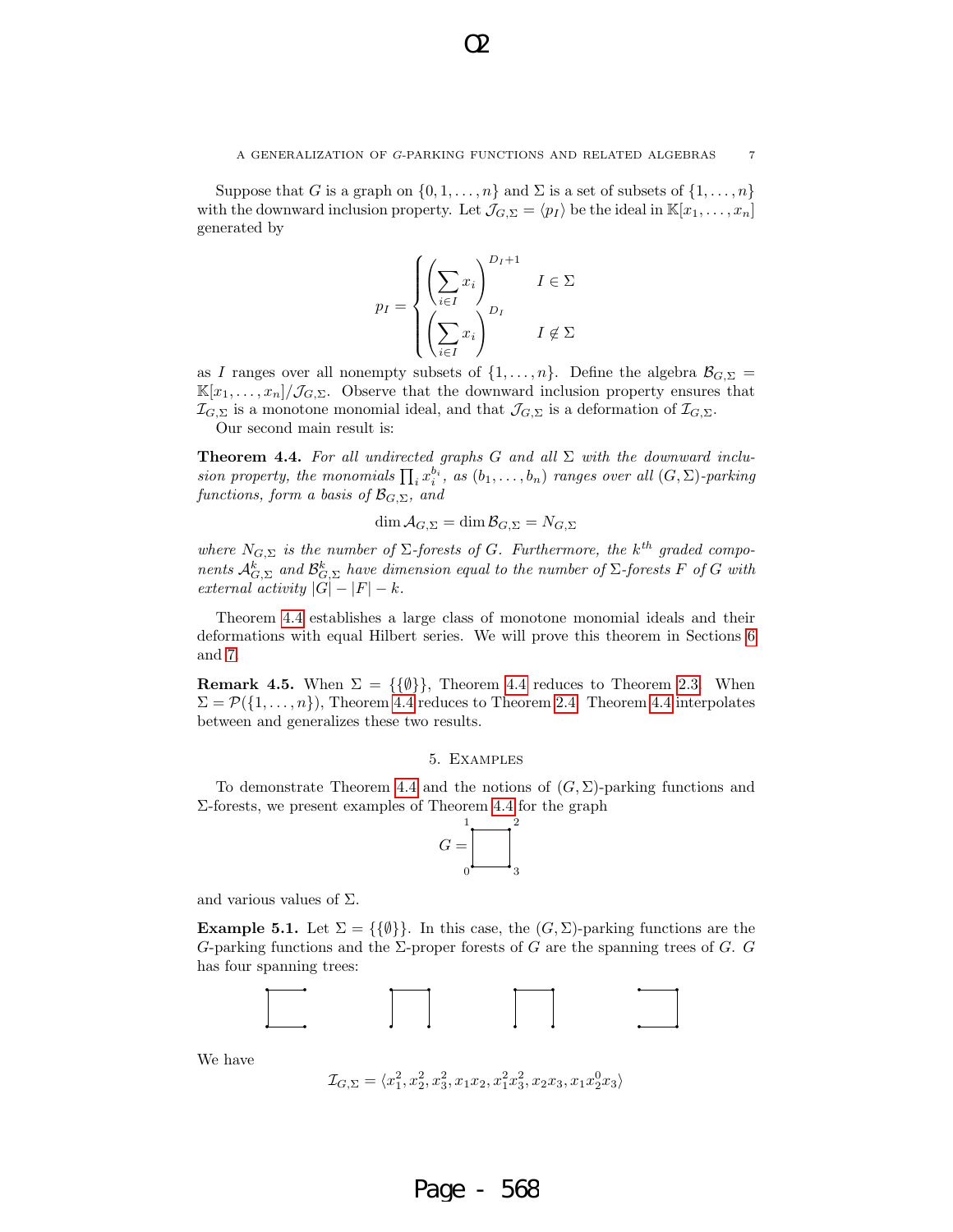O2

and

$$
\mathcal{J}_{G,\Sigma} = \langle x_1^2, x_2^2, x_3^2, (x_1 + x_2)^2, (x_1 + x_3)^4, (x_2 + x_3)^2, (x_1 + x_2 + x_3)^2 \rangle.
$$

The monomials not in  $\mathcal{I}_{G,\Sigma}$  are

 $1, x_1, x_2, x_3.$ 

These monomials are a basis for  $\mathcal{A}_{G,\Sigma}$  and  $\mathcal{B}_{G,\Sigma}$  and give rise to four  $(G,\Sigma)$ -parking functions. The algebras  $\mathcal{A}_{G,\Sigma}$  and  $\mathcal{B}_{G,\Sigma}$  both have dimension 4, the number of spanning trees of  $G$ , and both have Hilbert series  $1 + 3t$ .

**Example 5.2.** Let  $\Sigma = \{\{\emptyset\}, \{1\}, \{2\}, \{3\}\}\$ . The  $\Sigma$ -forests of G are forests of G in which the set of vertices not connected to 0 is  $\{\emptyset\}$ ,  $\{1\}$ ,  $\{2\}$ , or  $\{3\}$ . In addition to the four spanning trees above, three more forests of G are  $\Sigma$ -forests for this  $\Sigma$ :



In this case,

$$
\mathcal{I}_{G,\Sigma}=\langle x_1^3, x_2^3, x_3^3, x_1x_2, x_1^2x_3^2, x_2x_3, x_1x_2^0x_3 \rangle
$$

and

$$
\mathcal{J}_{G,\Sigma} = \langle x_1^3, x_2^3, x_3^3, (x_1 + x_2)^2, (x_1 + x_3)^4, (x_2 + x_3)^2, (x_1 + x_2 + x_3)^2 \rangle.
$$

The monomials not in  $\mathcal{I}_{G,\Sigma}$  are

 $1, x_1, x_2, x_3, x_1^2, x_2^2, x_3^2$ 

which correspond to seven  $(G, \Sigma)$ -parking functions. These monomials form a basis for  $\mathcal{A}_{G,\Sigma}$  and  $\mathcal{B}_{G,\Sigma}$ . The dimension of  $\mathcal{A}_{G,\Sigma}$  and  $\mathcal{B}_{G,\Sigma}$  is 7, which equals the number of Σ-proper forests of G, and the common Hilbert Series of  $\mathcal{A}_{G,\Sigma}$  and  $\mathcal{B}_{G,\Sigma}$ is  $1 + 3t + 3t^2$ .

**Example 5.3.** Let  $G = \mathcal{P}(\{1,2,3\})$ . In this case, any forest of G is a  $\Sigma$ -forest. In addition to the seven forests listed above, there are eight more:



We have

$$
\mathcal{I}_{G,\Sigma}=\langle x_1^3, x_2^3, x_3^3, x_1^2x_2, x_1^3x_3^2, x_2^2x_3, x_1^2x_2^0x_3\rangle
$$

and

$$
\mathcal{J}_{G,\Sigma} = \langle x_1^3, x_2^3, x_3^3, (x_1 + x_2)^3, (x_1 + x_3)^5, (x_2 + x_3)^3, (x_1 + x_2 + x_3)^3 \rangle.
$$

The monomials not in  $\mathcal{I}_{G,\Sigma}$ , are

$$
1, x_1, x_2, x_3, x_1^2, x_2^2, x_3^2, x_1x_2, x_1x_3, x_2x_3, x_1x_2^2, x_1x_3^2, x_2x_3^2, x_1x_2x_3, x_1x_2x_3^2,
$$

$$
\hat{\mathcal{C}}
$$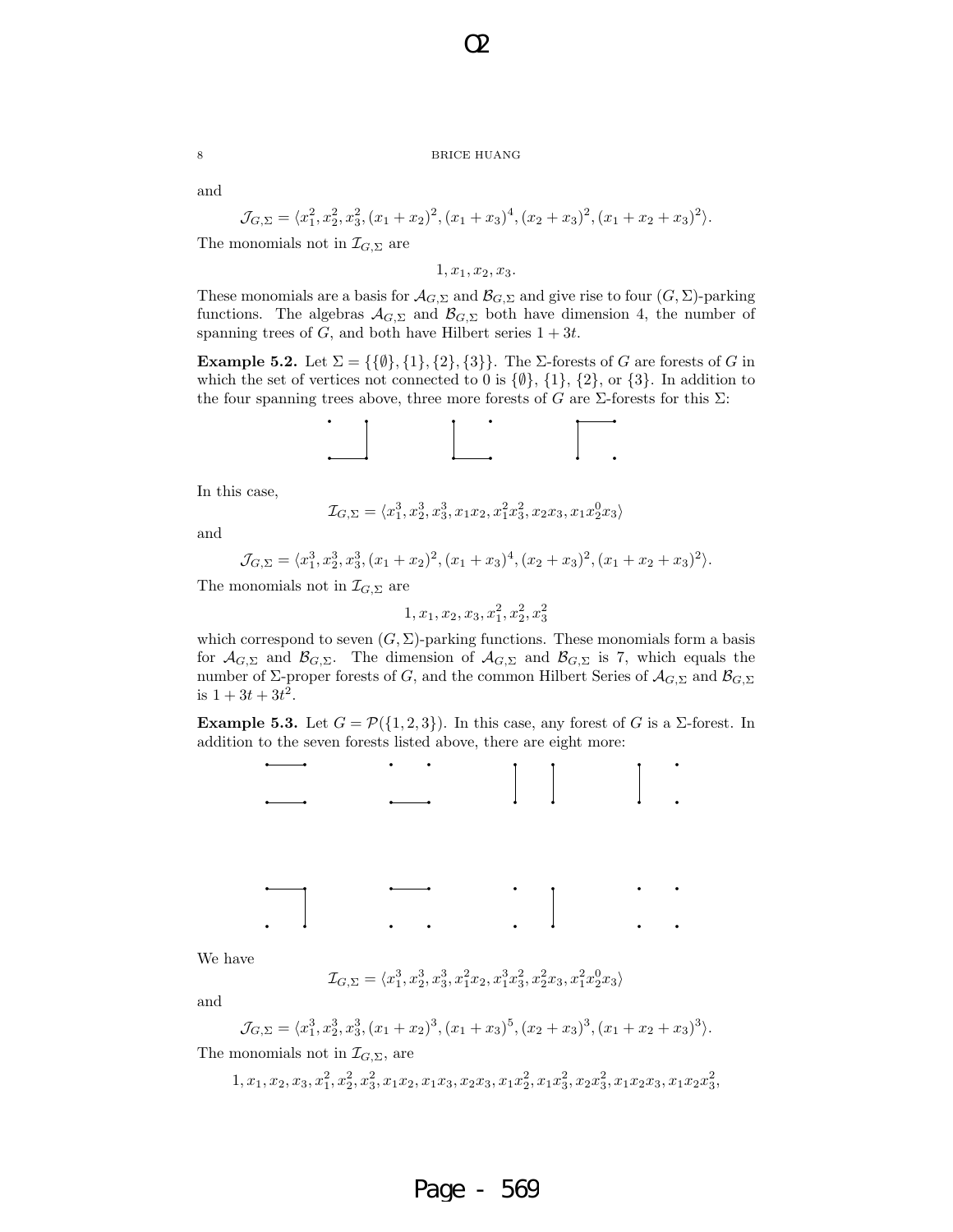which correspond to 15  $(G, \Sigma)$ -parking functions. These form a basis of  $\mathcal{A}_{G,\Sigma}$  and  $\mathcal{B}_{G,\Sigma}$ . The dimension of  $\mathcal{A}_{G,\Sigma}$  and  $\mathcal{B}_{G,\Sigma}$  is 15, the number of forests of G, and their Hilbert series is  $1 + 3t + 6t^2 + 4t^3 + t^4$ .

## 6. A BIJECTION FROM  $(G, \Sigma)$ -PARKING FUNCTIONS TO  $\Sigma$ -PROPER FORESTS

In this section we give a bijection from the  $(G, \Sigma)$ -parking functions to the  $(n+1)$ vertex  $\Sigma$ -proper forests of G. Let  $\mathcal{P}_{G,\Sigma}$  and  $\mathcal{F}_{G,\Sigma}$  denote the sets of  $(G,\Sigma)$ -parking functions and  $(n + 1)$ -vertex  $\Sigma$ -proper forests of G, respectively.

Say that an oriented forest  $F$  is a *subforest* of an oriented forest  $F'$  if the following conditions hold:

- (1) The vertices of  $F$  are a subset of the vertices of  $F'$
- (2) The edges of  $F$  are a subset of the edges of  $F'$
- (3) The roots of  $F$  are a subset of the roots of  $F'$

Observe that by the downward inclusion property, any subforest of a  $\Sigma$ -proper forest must be a  $\Sigma$ -proper forest.

Furthermore, for any oriented forest F and any vertex  $i \in F$ , let  $r_F(i)$  and  $e_F(i)$ denote, respectively, the vertex at which  $i$  is rooted in  $F$  and the edge coming out of  $i$  in  $F$ , if it exists.

For every  $\Sigma$ -proper forest  $F \subseteq G$ , we assign a total order  $\pi(F)$  to the vertices of F. Let  $i >_{\pi(F)} j$  denote that i is larger than j in this order. A set of such orders  $\Pi(G,\Sigma)$  is a proper set of forest orders if the following conditions hold:

- (1) For all F, if  $e_F(i) = (i, j)$ , then  $i >_{\pi(F)} j$ .
- (2) For all F, if vertices  $i, j \in F$  satisfy  $r_F(i) > r_F(j)$ , then  $i >_{\pi(F)} j$ .
- (3) For all F, if F' is a subforest of F, then the orders  $\pi(F)$  and  $\pi(F')$  are consistent.

One example of a proper set of forest orders is the breadth-first search order, which is defined as follows: let  $h_F(i)$  denote the length of the unique path in F from *i* to a root; for all F and all  $i, j \in F$ , let  $i >_{\pi(F)} j$  if:

- $r_F(i) > r_F(j)$ , or
- $r_F(i) = r_F(j)$  and  $h_F(i) > h_F(j)$ , or
- $r_F(i) = r_F(j)$  and  $h_F(i) = h_F(j)$  and  $i > j$ .

Fix a proper set of forest orders  $\Pi(G,\Sigma)$ . If G has multiple edges, fix a total order on each set of multiple edges.

For each  $\Sigma$ -proper forest  $F \subseteq G$  and each vertex  $i \in G$ , we define a total order on the edges from i to vertices in F. If  $e = (i, j_1)$  and  $e' = (i, j_2)$  are edges from i to vertices in F, let  $e >_{\pi(F)} e'$  if  $j_1 >_{\pi(F)} j_2$ , or if  $j_1 = j_2$  and e is larger than e' in the fixed order of multiple edges.

Define the function  $\Theta_{\Pi,G,\Sigma} : \mathcal{F}_{G,\Sigma} \to \mathcal{P}_{G,\Sigma}$  as follows: for all  $F$ , let  $\Theta_{\Pi,G,\Sigma}(F) =$  $(b_1, \ldots, b_n)$ , where  $b_i$  is:

- the number of edges e from i such that  $e <_{\pi(F)} e_F(i)$ , if  $e_F(i)$  exists, and
- the number of edges from i to vertices j such that  $j <_{\pi(F)} i$ , otherwise.

**Proposition 6.1.**  $\Theta_{\Pi,G,\Sigma}$  is a bijection between  $\mathcal{P}_{G,\Sigma}$  and  $\mathcal{F}_{G,\Sigma}$ .

Remark 6.2. Observe that this bijection preserves Chebikin and Pylyavskyy's bijection [5] between G-parking functions and oriented spanning trees of G.

We construct a function  $\Phi_{\Pi,G,\Sigma} : \mathcal{P}_{G,\Sigma} \to \mathcal{F}_{G,\Sigma}$ , which we claim is the inverse of  $\Theta_{\Pi,G,\Sigma}$ : let  $P \in \mathcal{P}_{G,\Sigma}$ . Let the oriented forest  $F_0$  consist of the vertex 0. We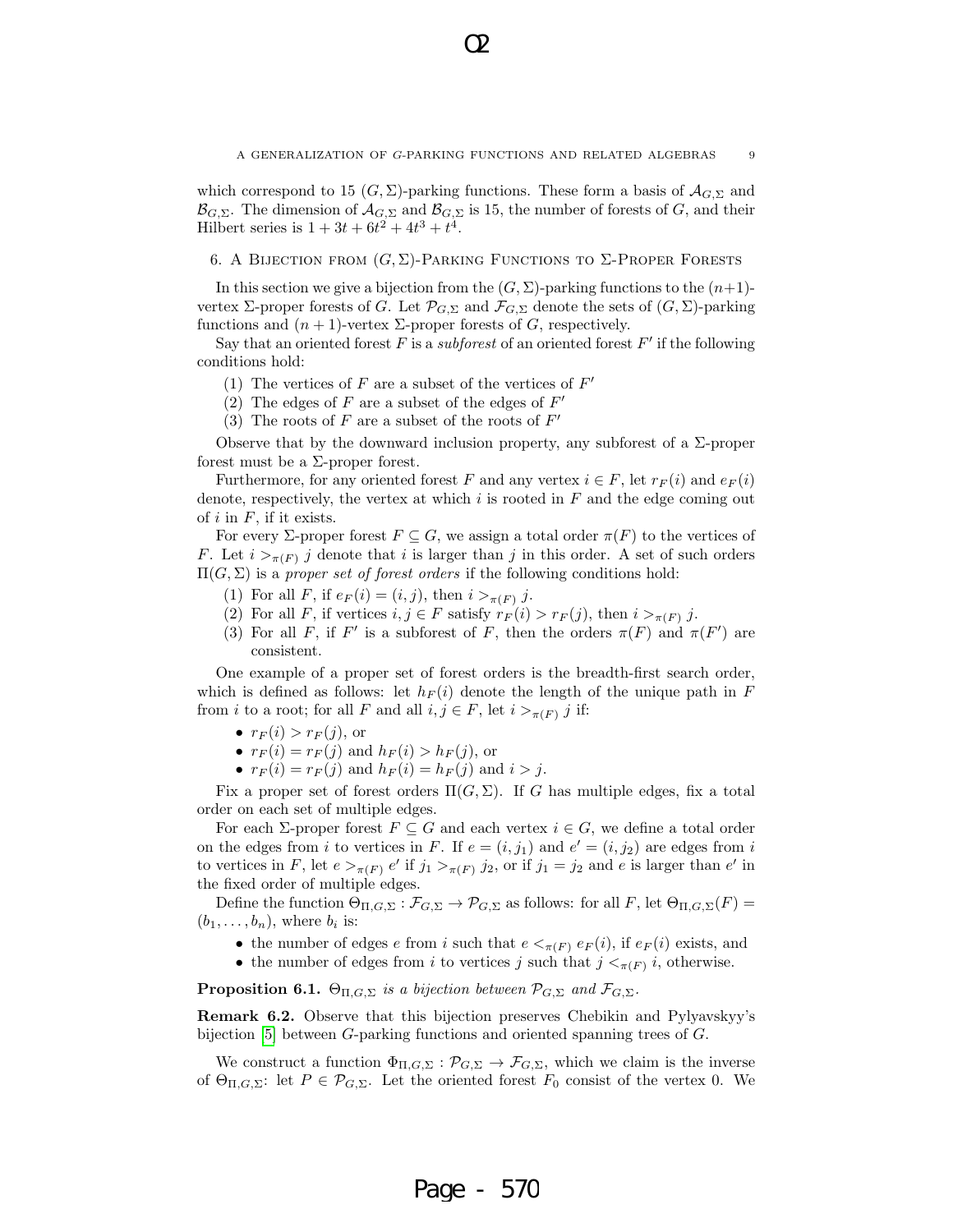O2

construct oriented forests  $F_1, \ldots, F_n = \Phi_{\Pi, G, \Sigma}(P)$  by the following algorithm, run for  $m = 0, \ldots, n - 1$ :

Let  $U_m$  consist of the set of vertices  $i \notin F_m$  with more than  $b_i$  outgoing edges to vertices in  $F_m$ . We consider two cases:

- (1) If  $|U_m| > 0$ : For each vertex  $i \in U_m$ , let  $e_i$  denote the  $b_i + 1$ <sup>th</sup> smallest edge from *i* to  $F_m$  in the order  $\pi(F_m)$ . Let  $f_m$  be the oriented forest consisting of  $F_m$ , all vertices  $i \in U$ , and all edges  $e_i$ , for  $i \in U$ . Let  $v_{m+1}$  be the smallest vertex in  $U_m$  in the order  $\pi(f_m)$ . Construct  $F_{m+1}$  by adding  $v_{m+1}$ and  $e_{v_{m+1}}$  to  $F_m$ .
- (2) If  $|U_m| = 0$ : Let  $v_{m+1}$  be the numerically smallest vertex not in  $F_m$ . Construct  $F_{m+1}$  by adding  $v_{m+1}$  to  $F_m$  without adding an edge.

## Example 6.3. Let



and  $\Sigma = \mathcal{P}(\{1, 2, 3, 4\})$ . Let our proper set of forest orders  $\Pi(G, \Sigma)$  be the breadthfirst search order. Consider the  $(G, \Sigma)$ -parking function  $P = (3, 2, 0, 0)$ . The algorithm for constructing  $\Phi_{\Pi,G,\Sigma}(P)$  constructs the following oriented forests:



We have  $U_0 = \{3, 4\}$ , so  $f_0$  consists of the vertices 0, 3, 4, and the edges  $e_3 = (3, 0)$ and  $e_4 = (4, 0)$ . 3 is smaller than 4 in  $\pi(f_0)$ , so we construct  $F_1$  by adding the vertex 3 and the edge  $(3,0)$  to  $F_0$ .

Then,  $U_1 = \{4\}$  and  $e_4 = (4, 0)$ , so we construct  $F_2$  by adding the vertex 4 and the edge  $(4,0)$  to  $F_1$ .

Next,  $U_2$  is empty. Thus, we construct  $F_3$  by adding 1, the smallest vertex outside of  $F_2$ , without adding an edge.

Lastly,  $U_3 = \{2\}$  and  $e_2 = (2, 1)$ , so we construct  $F_4 = \Phi_{\Pi, G, \Sigma}(P)$  by adding the vertex 2 and the edge  $(2, 1)$  to  $F_3$ .

Observe that the order  $\pi(F_4)$  is  $0 <_{\pi(F_4)} 3 <_{\pi(F_4)} 4 <_{\pi(F_4)} 1 <_{\pi(F_4)} 2$ . Thus  $\Theta_{\Pi,G,\Sigma}(F_4) = (3, 2, 0, 0),$  as expected.

We now prove that this is a bijection. We first show that  $\Theta_{\Pi,G,\Sigma}$  and  $\Phi_{\Pi,G,\Sigma}$ map the sets  $\mathcal{F}_{G,\Sigma}$  and  $\mathcal{P}_{G,\Sigma}$  to each other.

**Lemma 6.4.** If  $F \in \mathcal{F}_{G,\Sigma}$ , then  $\Theta_{\Pi,G,\Sigma}(F) \in \mathcal{P}_{G,\Sigma}$ .

*Proof.* Let  $\Theta_{\Pi,G,\Sigma}(F) = (b_1,\ldots,b_n)$ . Consider any nonempty  $I \subseteq \{1,\ldots,n\}$ , and let j be the minimal element of I in the order  $\pi(F)$ . We consider two cases:

(1)  $e_F(j)$  exists: By definition of  $\Theta_{\Pi,G,\Sigma}$ , there are  $b_j$  edges smaller than  $e_F(j)$ in  $\pi(F)$ . Because  $\Pi(G,\Sigma)$  is a proper set of forest orders and j is minimal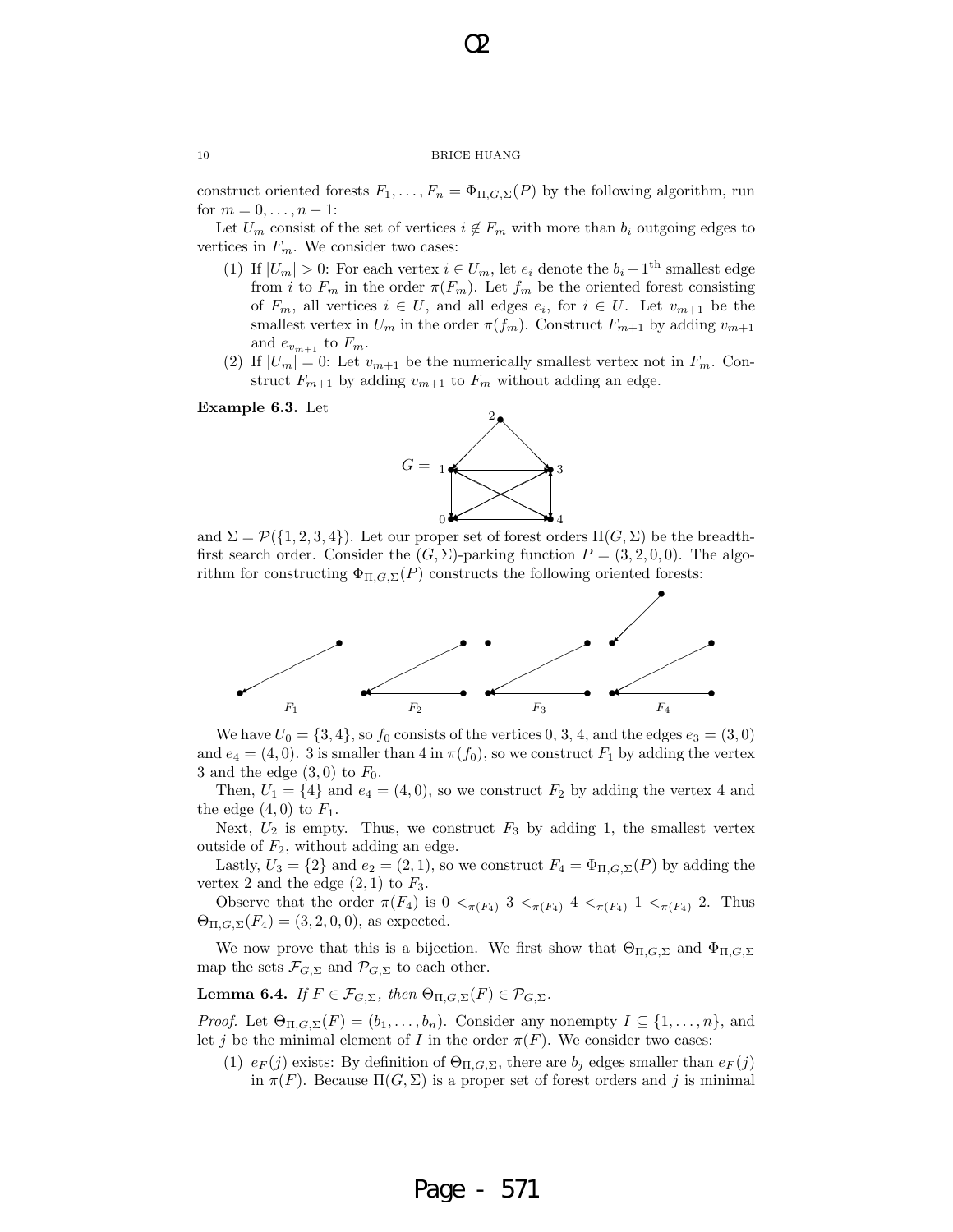in the order  $\pi(F)$ ,  $e_F(j)$  and the  $b_j$  edges smaller than it in  $\pi(F)$  must go to vertices outside I. Therefore  $d_I(j) \geq b_j + 1$ , and  $\deg_{x_i} m_I \geq d_I(j)$  $b_j = \deg_{x_j} \prod_i x_i^{b_i}$ . So,  $m_I$  does not divide  $\prod_i x_i^{b_i}$ .

(2)  $e_F(j)$  does not exist: j must be a root of F. Because  $\Pi(G,\Sigma)$  is a proper set of forest orders and j is minimal in  $\pi(F)$ , we must have  $r_F(i) \geq r_F(j) = j$ for all  $i \in I$ . Because F is a proper forest, all vertices  $i \in I$  must satisfy  $i \geq r_F(i) \geq j$ ; thus j is the numerically smallest vertex in I. Moreover, because  $r_F(i) \geq r_F(j) = j > 0$  for all  $i \in I$ , all elements of I are not rooted at 0; hence  $I \in \Sigma$ . This implies  $\deg_{x_i} m_I = d_I(j) + 1$ . By definition of  $\Theta_{\Pi,G,\Sigma}$ , there are  $b_j$  edges from j to vertices smaller than j in  $\pi(F)$ . By minimality of j in  $\pi(F)$ , all of these edges must go to vertices outside I. Therefore  $d_I(j) \ge b_j$ . So,  $\deg_{x_j} m_I = d_I(j) + 1 \ge b_j + 1 > b_j = \deg_{x_j} \prod_i x_i^{b_i}$ . Thus  $m_I$  does not divide  $\prod_i x_i^{b_i}$ .

Therefore  $\prod_i x_i^{b_i}$  is not divisible by any  $m_I$  and does not vanish in  $\mathcal{A}_{G,\Sigma}$ .

**Lemma 6.5.** Let  $P \in \mathcal{P}_{G,\Sigma}$ . In the algorithm for constructing  $\Phi_{\Pi,G,\Sigma}(P)$ , if  $|U_m| = 0$ , then the set of vertices  $\{0, 1, \ldots, n\} \setminus F_m \in \Sigma$ .

*Proof.* Let  $P = (b_1, \ldots, b_n)$  and  $\{0, 1, \ldots, n\} \setminus F_m = I$ . Suppose for sake of contradiction that  $I \notin \Sigma$ . Then  $m_I = \prod_{i \in I} x_i^{d_I(i)}$ . Because  $P \in \mathcal{P}_{G,\Sigma}$ ,  $m_I$  does not divide  $\prod_i x_i^{b_i}$ . Thus, there exists  $i \in I$  such that  $d_I(i) > b_i$ . But  $d_I(i)$  is the number of edges from i to  $F_m$ , so there exists  $i \in I$  with more than  $b_i$  edges to  $F_m$ . This contradicts  $|U_m|=0$ .

**Lemma 6.6.** If  $P \in \mathcal{P}_{G,\Sigma}$ , then  $\Phi_{\Pi,G,\Sigma}(P) \in \mathcal{F}_{G,\Sigma}$ .

*Proof.* Let  $\Phi_{\Pi,G,\Sigma}(P) = F$ . It is clear that each of the  $F_m$  is an oriented forest. Because each  $F_m$  has one more vertex than the previous,  $F = F_n$  has  $n+1$  vertices.  $F$  is a proper forest because the roots of  $F$  are precisely the vertices that were added to some  $F_m$  where  $|U_m| = 0$ , and each such vertex was the numerically smallest vertex not in that  $F_m$  when it was added.

If every vertex in F is rooted at 0, F is clearly  $\Sigma$ -proper. Else, let  $F_m$  be such that every vertex in  $F_m$  is rooted at 0 and m is maximal. Then  $|U_m| = 0$ ; by Lemma 6.5, the set of vertices  $\{0, 1, \ldots, n\} \setminus F_m \in \Sigma$ . Hence, the set of vertices of F that are not rooted at 0 is an element of  $\Sigma$ . Therefore, F is an  $(n + 1)$ -vertex Σ-proper forest.

Next we show that  $\Theta_{\Pi,G,\Sigma}$  and  $\Phi_{\Pi,G,\Sigma}$  are inverses.

**Lemma 6.7.** Let  $P \in \mathcal{P}_{G,\Sigma}$  and  $F = \Phi_{\Pi,G,\Sigma}(P)$ . For  $m = 1,\ldots,n$ , let  $v_m$  be the vertex in  $F_m$  but not in  $F_{m-1}$ . Then  $0 <_{\pi(F)} v_1 <_{\pi(F)} v_2 <_{\pi(F)} \cdots <_{\pi(F)} v_n$ .

*Proof.* Because  $\Pi(G, \Sigma)$  is a proper set of forest orders and 0 is the smallest root of F, 0 is minimal in  $\pi(F)$ . Therefore  $0 <_{\pi(F)} v_1$ . We inductively prove that  $0 <_{\pi(F)} v_1 <_{\pi(F)} \cdots <_{\pi(F)} v_m$ . Suppose  $0 <_{\pi(F)} v_1 <_{\pi(F)} \cdots <_{\pi(F)} v_m$ ; we show that  $v_m <_{\pi(F)} v_{m+1}$ . We consider three cases:

(1)  $|U_m| = 0$ :  $v_{m+1}$  must be a root of F. As  $F_m$  is a subforest of F,  $r_F(v_m) =$  $r_{F_m}(v_m) \in F_m$ . If  $r_F(v_m)=0$ , then  $r_F(v_m) < v_{m+1} = r_F(v_{m+1})$ , so  $v_m <_{\pi(F)} v_{m+1}$  because  $\Pi(G,\Sigma)$  is a proper set of forest orders. Else, let  $F_i$  be such that  $r_F(v_m) \in F_i$  and i is minimal.  $r_F(v_m)$  must be the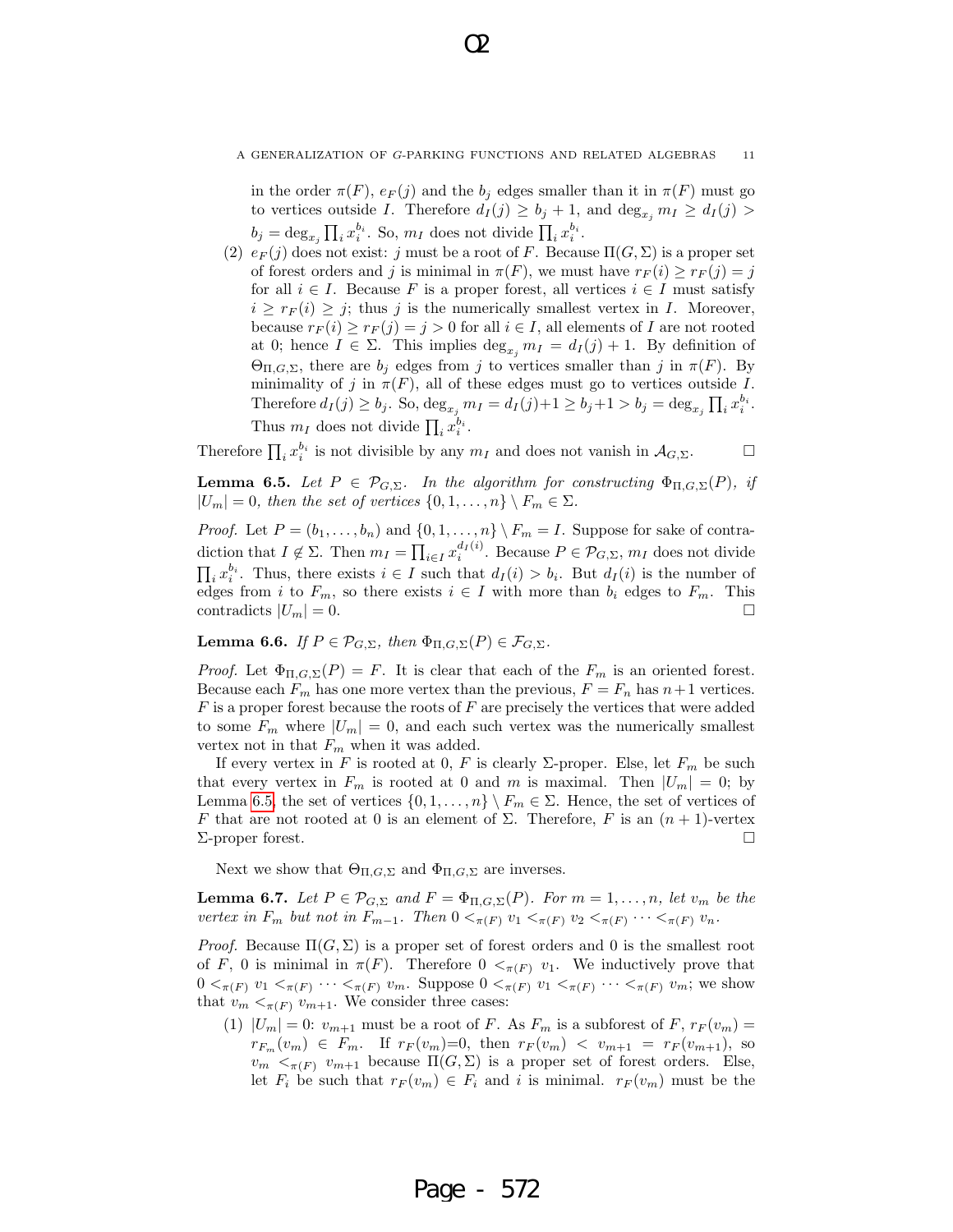O2

smallest vertex not in  $F_{i-1}$ . But,  $v_{m+1}$  is not in  $F_{i-1}$ , so  $r_F(v_m) < v_{m+1}$  $r_F(v_{m+1})$ . Because  $\Pi(G,\Sigma)$  is a proper set of forest orders,  $v_m <_{\pi(F)} v_{m+1}$ .

- (2)  $|U_m| > 0$ ,  $v_{m+1} \notin U_{m-1}: v_{m+1}$  has at most  $b_{v_{m+1}}$  edges to  $F_{m-1}$  but at least  $b_{v_{m+1}} + 1$  edges to  $F_m$ , so G must have at least one edge from  $v_{m+1}$  to  $v_m$ . Moreover, by the inductive hypothesis,  $v_m$  is the maximal vertex in  $F_m$  in the order  $\pi(F)$ . As  $F_m$  is a subforest of F,  $v_m$  is also the maximal vertex in  $F_m$  in the order  $\pi(F_m).$  Thus the  $b_{v_{m+1}}+1^{\text{th}}$  smallest edge from  $v_{m+1}$  to  $F_m$ in the order  $\pi(F_m)$  is from  $v_{m+1}$  to  $v_m$ , and F includes the edge  $(v_{m+1}, v_m)$ . Because  $\Pi(G,\Sigma)$  is a proper set of forest orders,  $v_m <_{\pi(F)} v_{m+1}$ .
- (3)  $|U_m| > 0$ ,  $v_{m+1} \in U_{m-1}$ : Because  $v_{m+1} \in U_{m-1}$ ,  $|U_{m-1}| > 0$ . So,  $v_m \in$  $U_{m-1}$ . Let  $e_{v_m}$  and  $e_{v_{m+1}}$  denote, respectively, the  $b_{v_m}$  + 1<sup>th</sup> smallest edge from  $v_m$  to  $F_{m-1}$  in the order  $\pi(F_{m-1})$  and the  $b_{v_m+1}$  + 1<sup>th</sup> smallest edge from  $v_{m+1}$  to  $F_{m-1}$  in the order  $\pi(F_{m-1})$ . By the inductive hypothesis,  $v_m$ is the largest vertex in  $F_m$  in  $\pi(F)$ ; it is therefore also the largest vertex in  $F_m$  in  $\pi(F_m)$ . So, in  $\pi(F_m)$ , all edges from  $v_{m+1}$  to  $v_m$  are larger than edges from  $v_{m+1}$  to vertices in  $F_{m-1}$ ; then, because there are at least  $b_{v_{m+1}} + 1$ edges from  $v_{m+1}$  to  $F_{m-1}$  and the orders  $\pi(F_{m-1})$  and  $\pi(F_m)$  are consistent, the  $b_{v_{m+1}} + 1^{\text{th}}$  smallest edge from  $v_{m+1}$  to  $F_{m-1}$  in  $\pi(F_{m-1})$  is also the  $b_{v_{m+1}}+1^{\text{th}}$  smallest edge from  $v_{m+1}$  to  $F_m$  in  $\pi(F_m)$ . Hence  $F_{m+1}$  is formed by adding  $e_{v_{m+1}}$  and  $v_{m+1}$  to  $F_m$ . Let f be the oriented forest consisting of  $F_{m-1}, v_m, v_{m+1}, e_{v_m}$  and  $e_{v_{m+1}}$ . f is a subforest of both  $f_{m-1}$  and F, so  $\pi(f)$  is consistent with both  $\pi(f_{m-1})$  and  $\pi(F)$ .  $v_m < \pi(f_{m-1})$   $v_{m+1}$ because  $v_m$  is the smallest vertex in  $U_{m-1}$  in the order  $\pi(f_{m-1})$ . Hence  $v_m <_{\pi(f)} v_{m+1}$ , and  $v_m <_{\pi(F)} v_{m+1}$ .

$$
\Box
$$

**Lemma 6.8.** Let  $P \in \mathcal{P}_{G,\Sigma}$  and  $F = \Phi_{\Pi,G,\Sigma}(P)$ . If  $|U_{m-1}| = 0$ , then  $v_m$  has exactly  $b_{v_m}$  edges to vertices in  $F_{m-1}$ .

*Proof.* Suppose  $|U_{m-1}| = 0$ . Then  $v_m$  is the numerically smallest vertex not in  $F_{m-1}$ . Let I be the set of vertices  $\{0, 1, \ldots, n\}\setminus F_{m-1}$ . By Lemma 6.5,  $I \in \Sigma$ . Thus  $m_I = x_{v_m} \prod_{i \in I} x_i^{d_I(i)}$ . Because  $|U_{m-1}| = 0$ , each vertex  $i \in I$  has at most  $b_i$  edges to vertices in  $F_{m-1}$ . Hence  $d_I(i) \leq b_i$  for all  $i \in I$ . In particular,  $d_I(v_m) \leq b_{v_m}$ . But,  $\prod_i x_i^{b_i}$  is not divisible by  $m_I$ . This is only possible if  $\deg_{x_{v_m}} m_I = d_I(v_m) + 1 > b_{v_m}$ , which requires that  $d_I(v_m) = b_{v_m}$ . Therefore  $v_m$  has exactly  $b_{v_m}$  edges to  $F_{m-1}$ .  $\Box$ 

**Lemma 6.9.** Let  $P \in \mathcal{P}_{G,\Sigma}$ . Then  $\Theta_{\Pi,G,\Sigma}(\Phi_{\Pi,G,\Sigma}(P)) = P$ .

*Proof.* Let  $P = (b_1, ..., b_n)$ ,  $F = \Phi_{\Pi, G, \Sigma}(P)$ , and  $\Theta_{\Pi, G, \Sigma}(F) = P' = (b'_1, ..., b'_n)$ . As before, let  $F_1, \ldots, F_n = F$  be the oriented forests made in the construction of  $\Phi_{\Pi,G,\Sigma}(P)$ , and let  $v_m$   $(1 \leq m \leq n)$  be the vertex in  $F_m$  but not  $F_{m-1}$ . For each m, we consider two cases:

- (1)  $e_F(v_m)$  exists: The edge  $e_F(v_m)$  must go to a vertex in  $F_{m-1}$ . By Lemma 6.7, all edges e from  $v_m$  such that  $e \leq_{\pi(F)} e_F(v_m)$  must go to vertices in  $F_{m-1}$ . By construction, there are  $b_{v_m}$  edges e from  $v_m$  to  $F_{m-1}$  such that  $e <sub>\pi(F_{m-1})</sub> e<sub>F</sub>(v<sub>m</sub>)$ . Because the orders  $\pi(F_{m-1})$  and  $\pi(F)$  are consistent, there are  $b_{v_m}$  edges e from  $v_m$  such that  $e <_{\pi(F)} e_F(v_m)$ . Thus  $b'_{v_m} = b_{v_m}$ .
- (2)  $e_F(v_m)$  does not exist: Then  $|U_{m-1}| = 0$ . By Lemma 6.8,  $v_m$  has exactly  $b_{v_m}$  edges to vertices in  $F_{m-1}$ . By Lemma 6.7, these are precisely the edges from  $v_m$  to vertices j such that  $j <_{\pi(F)} v_m$ . Therefore  $b'_{v_m} = b_{v_m}$ .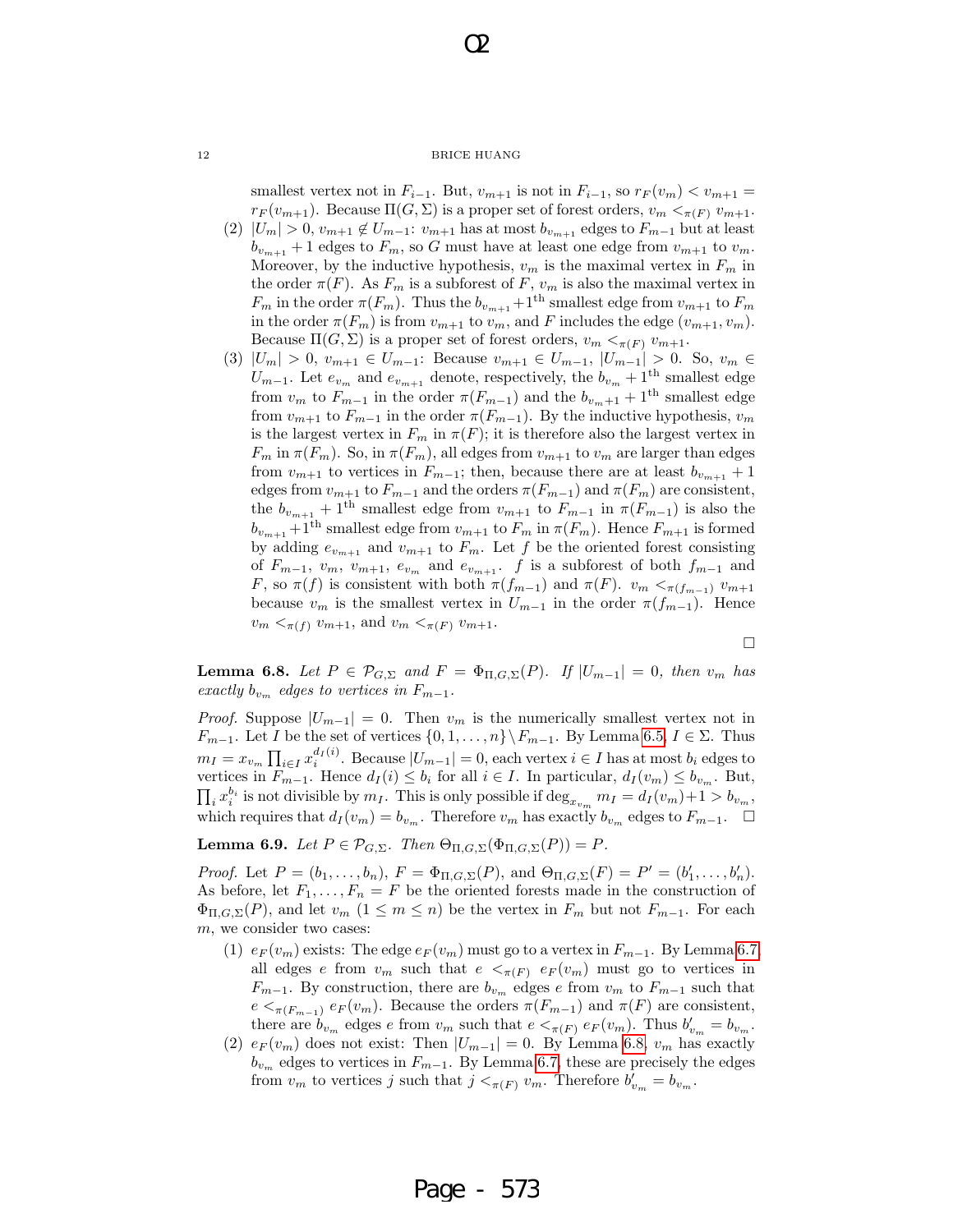It follows that  $b'_{v_m} = b_{v_m}$  for all m. Therefore  $P' = P$ .

**Lemma 6.10.** Let  $F \in \mathcal{F}_{G,\Sigma}$ . Then  $\Phi_{\Pi,G,\Sigma}(\Theta_{\Pi,G,\Sigma}(F)) = F$ .

*Proof.* Let  $P = (b_1, \ldots, b_n) = \Theta_{\Pi, G, \Sigma}(F)$  and  $F' = \Phi_{\Pi, G, \Sigma}(P)$ . Let  $F_1, \ldots, F_n =$ F' be the oriented forests made in the construction of  $\Phi_{\Pi,G,\Sigma}(P)$ , and let  $v_m$  (1  $\leq$  $m \leq n$ ) be the vertex in  $F_m$  but not  $F_{m-1}$ . We prove by induction on m that  $F_m$ is a subforest of F whose vertices are the  $m + 1$  smallest vertices of F in  $\pi(F)$ . 0 is the smallest vertex in the order  $\pi(F)$ , so the claim is true for  $m = 0$ .

Assume that  $F_{m-1}$  is a subforest of F whose vertices are the m smallest vertices of F in  $\pi(F)$ . Let  $v'_m$  be the  $m+1$ <sup>th</sup> smallest vertex of F in  $\pi(F)$ . We consider two cases:

(1)  $e_F(v'_m)$  exists: Let  $e_F(v'_m) = (v'_m, v)$ . Because  $\Pi(G, \Sigma)$  is a proper set of forest orders,  $v <_{\pi(F)} v'_m$ . Thus  $v \in F_{m-1}$ . Because  $F_{m-1}$  consists of the m smallest vertices of  $F$  in  $\pi(F)$ , if an edge  $e$  from  $v'_m$  satisfies  $e <_{\pi(F)} e_F(v'_m)$ , then e is to a vertex in  $F_{m-1}$ . By definition of  $\Theta_{\Pi,G,\Sigma}$ , there are  $b_{v'_m}$  edges from  $v'_m$  such that  $e <_{\pi(F)} e_F(v'_m)$ . These edges and the edge  $e_F(v'_m)$  all go from  $v'_m$  to vertices in  $F_{m-1}$ ; hence  $v'_m \in U_{m-1}$ .

For each  $i \in U_{m-1}$ , let  $e_i$  be the  $b_i + 1$ <sup>th</sup> smallest edge from i to  $F_{m-1}$ in the order  $\pi(F_{m-1})$ . Because  $F_{m-1}$  consists of the m smallest vertices of F in  $\pi(F)$ , all edges e coming out of  $i \in U_{m-1}$  and satisfying  $e <_{\pi(F)} e_i$ must go to a vertex in  $F_{m-1}$ . Moreover, because the orders  $\pi(F_{m-1})$  and  $\pi(F)$  are consistent, an edge from i satisfies  $e <_{\pi(F_{m-1})} e_i$  if and only if it satisfies  $e <_{\pi(F)} e_i$ . Thus, for each  $i \in U_{m-1}$  there are exactly  $b_i$  edges e from *i* satisfying  $e <_{\pi(F)} e_i$ . By choice of  $b_i$ ,  $e_i$  is an edge in F. It follows that  $f_{m-1}$ , the oriented forest consisting of  $F_{m-1}$ , all  $i \in U_{m-1}$ , and all  $e_i$ for  $i \in U_{m-1}$ , is a subforest of F. So, the orders  $\pi(f_{m-1})$  and  $\pi(F)$  are consistent. Because  $v'_m \in U_{m-1}$  and  $v'_m$  is the smallest vertex not in  $F_m$ in the order  $\pi(F)$ ,  $v'_m$  is the smallest vertex in  $U_{m-1}$  in the order  $\pi(f_{m-1})$ . Therefore  $F_m$  consists of  $F_{m-1}$ ,  $v'_m$ , and  $e_F(v'_m)$  and is a subforest of F whose vertices are the  $m + 1$  smallest vertices of F in  $\pi(F)$ .

(2)  $e_F(v'_m)$  does not exist:  $v'_m$  is a root of F. Because  $v'_m$  is the smallest vertex in  $\pi(F)$  not in  $F_{m-1}$ , no edges in F go from a vertex outside  $F_{m-1}$  to a vertex in  $F_{m-1}$ . Because  $\Pi(G, \Sigma)$  is a proper set of forest orders,  $v'_m$  must be the numerically smallest root of F outside of  $F_{m-1}$ ; moreover, because F is a proper forest,  $v'_m$  must be the numerically smallest vertex of  $F$  outside of  $F_{m-1}$ . By definition of  $\Theta_{\Pi,G,\Sigma}$ , each  $i \notin F_{m-1}$  has at most  $b_i$  edges to  $F_{m-1}$ ; hence  $|U_{m-1}| = 0$ . Then  $F_m$  consists of  $F_{m-1}$  and  $v'_m$ ; therefore  $F_m$ is a subforest of F whose vertices are the  $m + 1$  smallest vertices of F in  $\pi(F)$ .

This implies that  $F_n = F'$  is a subforest of F whose vertices are the vertices of F. Thus  $F' = F$ .  $\mathbf{V} = F.$ 

Proof of Proposition 6.1: Proposition 6.1 follows from Lemmas 6.4, 6.6, 6.9, and  $6.10.$ 

Hence the  $(G, \Sigma)$ -parking functions biject to the  $\Sigma$ -proper forests of G, as claimed by Theorem 4.2.

O2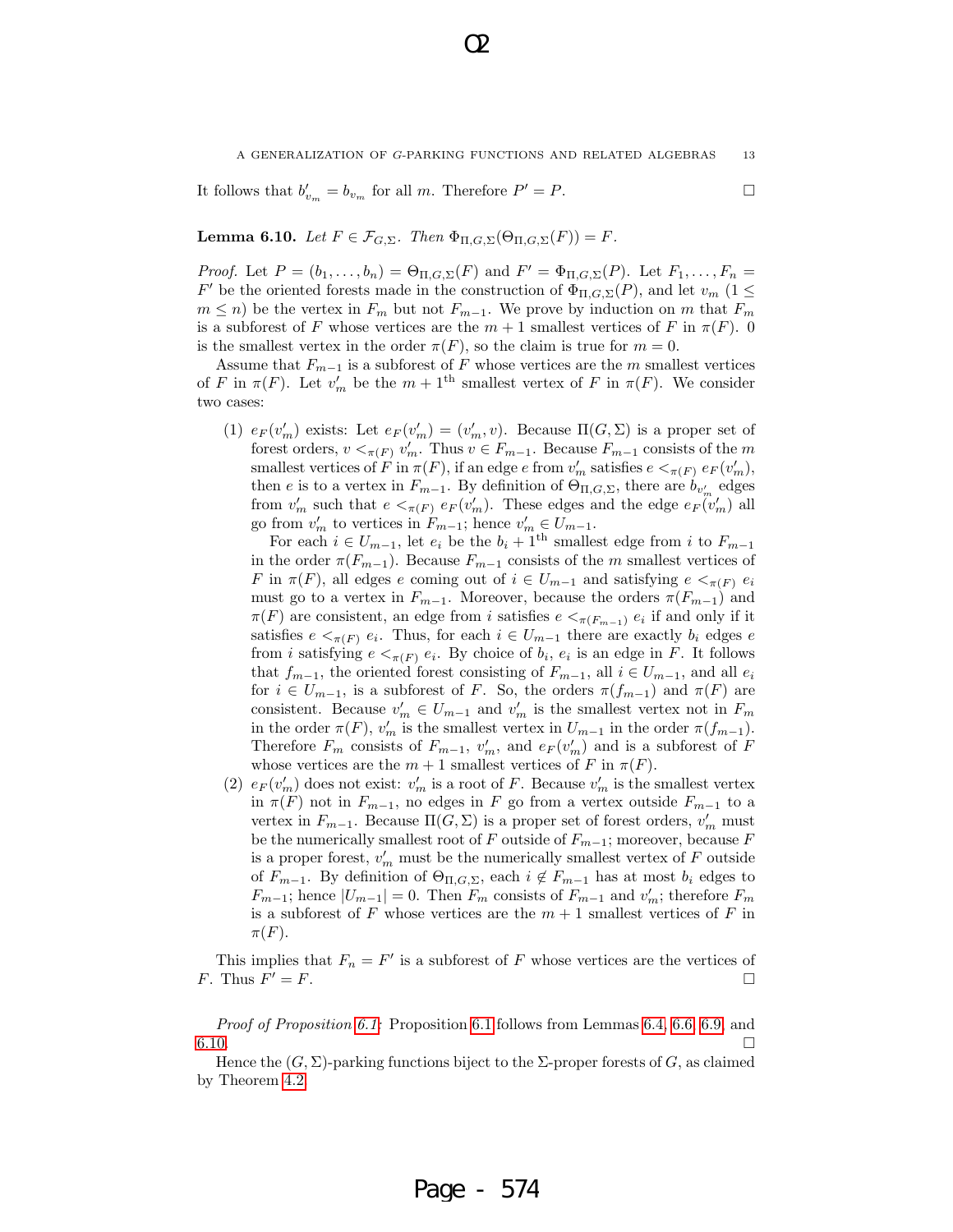O2

## 7. Σ-Forest Algebras

Let G be a graph on  $\{0,\ldots,n\}$  and  $\Sigma$  be a set of subsets of  $\{1,\ldots,n\}$  with the downward inclusion property.

For each nonempty  $I \subseteq \{1, \ldots, n\}$ , let  $H_I$  denote the set of edges between vertices in I and vertices in  $\{0, 1, \ldots, n\} \setminus I$ .

Associate with each edge  $e \in G$  a commutative variable  $\phi_e$ , and let  $\Phi_{G,\Sigma}$  be the algebra over K generated by the  $\phi_e$  and obeying

$$
\phi_e^2 = 0 \quad \text{For all edges } e \in G
$$

and

$$
\prod_{e \in H_I} \phi_e = 0 \quad \text{For all nonempty } I \notin \Sigma.
$$

Define a set of edges  $H \subseteq G$  to be  $\Sigma$ -good if  $\prod_{e \in H} \phi_e$  does not vanish in  $\Phi_{G,\Sigma}$ . Equivalently, H is  $\Sigma$ -good if the set of vertices not connected to 0 in  $G \setminus H$  is an element of  $\Sigma$ .

For  $i = 1, \ldots, n$ , define

$$
X_i = \sum_{\substack{e = (i,j) \in G \\ i < j}} \phi_e - \sum_{\substack{e = (i,j) \in G \\ i > j}} \phi_e
$$

and let  $\mathcal{C}_{G,\Sigma}$  be the subalgebra of  $\Phi_{G,\Sigma}$  generated by  $X_1,\ldots,X_n$ .

**Proposition 7.1.** For all graphs G and all  $\Sigma$ ,

$$
\dim \mathcal{C}_{G,\Sigma} = N_{G,\Sigma}
$$

where  $N_{G,\Sigma}$  equals the number of  $\Sigma$ -forests of G. Moreover, the k<sup>th</sup> graded component  $\mathcal{C}_{G,\Sigma}^k$  has dimension equal to the number of  $\Sigma$ -forests F of G with external  $activity |G| - |F| - k.$ 

Define  $\mathcal{S}_{G,\Sigma}$  as the subspace of  $\mathbb{K}[y_1,\ldots,y_n]$  linearly spanned by

$$
\alpha_H = \prod_{e \in H} (\alpha_e)
$$

as H ranges over all  $\Sigma$ -good subgraphs of G, where  $\alpha_e = y_i - y_j$  for  $e = (i, j)$  with  $0 < i < j$  and  $\alpha_e = -y_j$  for  $e = (0, j)$ .

**Lemma 7.2.** For any  $\Sigma$ -good edge set  $H \subseteq G$  and any sequence  $a = (a_1, \ldots, a_n)$ with sum |H|, the coefficient of  $\prod_{e \in H} \phi_e$  in the expansion  $\frac{1}{a_1! \cdots a_n!} X_1^{a_1} \cdots X_n^{a_n}$  equals the coefficient of  $y_1^{a_1} \cdots y_n^{a_n}$  in the expansion  $\alpha_H$ .

*Proof.* For fixed H and a, define an  $(H, a)$ -valid assignment as an assignment of each edge of H to one of its endpoints such that each vertex  $i \in \{1, \ldots, n\}$  has  $a_i$ edges assigned to it. In each  $(H, a)$ -valid assignment, let the value of an edge be +1 if it is assigned to its smaller endpoint, and −1 if it is assigned to its larger endpoint. Define the value of an  $(H, a)$ -valid assignment to be the product of the values of its edges. Finally define  $f(H, a)$  as the sum of the values of all  $(H, a)$ -valid assignments.

The coefficient of  $\prod_{e \in H} \phi_e$  in the expansion  $\frac{1}{a_1! \cdots a_n!} X_1^{a_1} \cdots X_n^{a_n}$  and the coefficient of  $y_1^{a_1} \cdots y_n^{a_n}$  in the expansion  $\alpha_H$  both count  $f(H, a)$  - the first by choosing edges to assign to each vertex, and the second by choosing the vertex to which each edge is assigned. Therefore these coefficients are equal.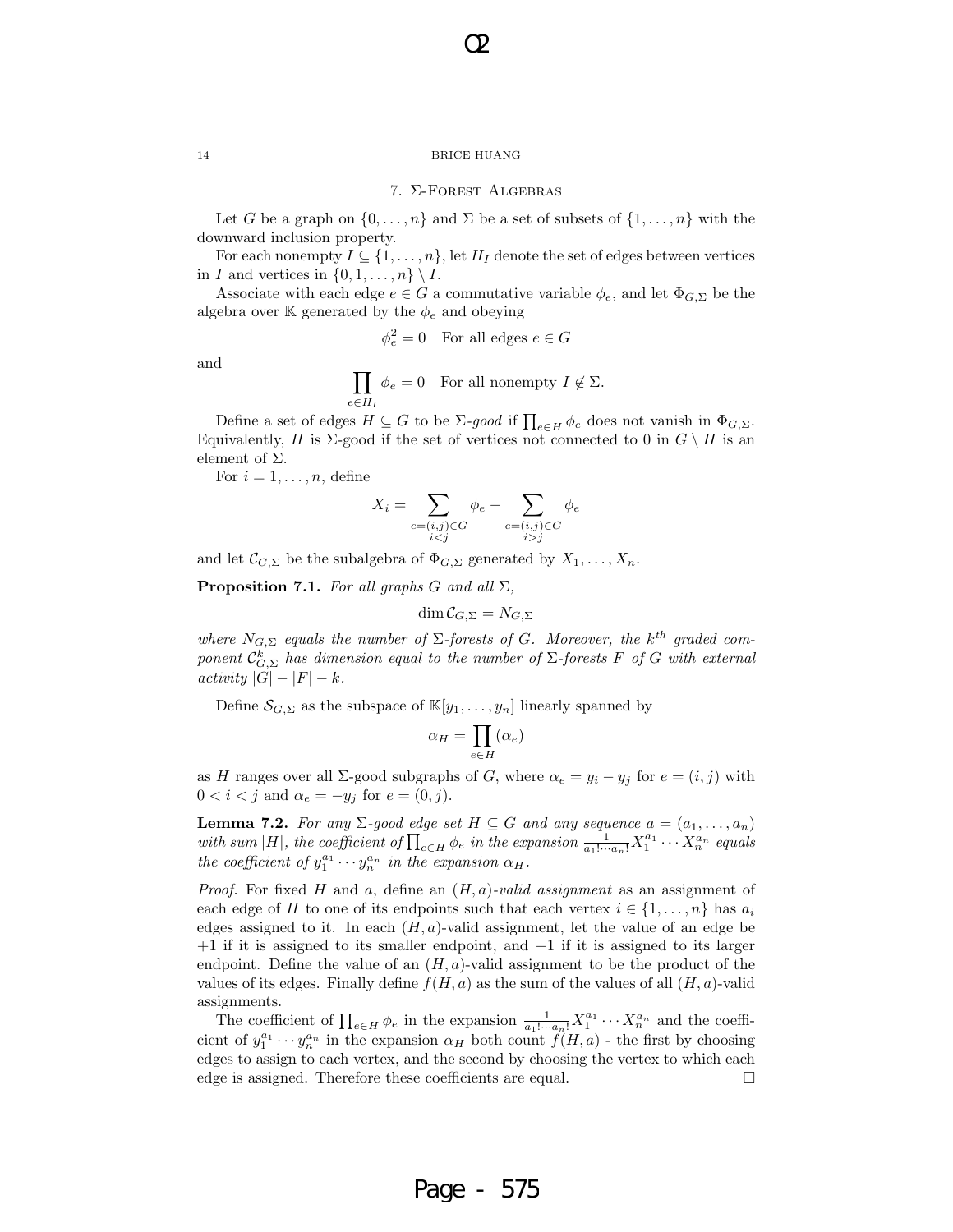**Lemma 7.3.** For all  $G, \Sigma$  and all k, the k<sup>th</sup> graded components  $\mathcal{C}_{G,\Sigma}^k$  and  $\mathcal{S}_{G,\Sigma}^k$  $obey \dim \mathcal{C}_{G,\Sigma}^k = \dim \mathcal{S}_{G,\Sigma}^k$ .

O2

*Proof.* Define  $b_{H,a} = f(H,a)$ , and let the matrix  $B = (b_{H,a})$ , as H ranges over all  $Σ$ -good sets of k edges and  $a = (a_1, \ldots, a_n)$  ranges over all sequences of length n with sum k. Then, by Lemma 7.2, the dimensions of the  $k^{\text{th}}$  graded components of  $\mathcal{C}_{G,\Sigma}$  and  $\mathcal{S}_{G,\Sigma}$  both equal the rank of B. Therefore  $\dim \mathcal{C}_{G,\Sigma}^k = \dim \mathcal{S}_{G,\Sigma}^k$ .

Fix an order on the edges of G. For all  $\Sigma$ -forests F in G, let  $F^+$  be the graph consisting of F and all externally active edges.

## **Lemma 7.4.** As F ranges over all  $\Sigma$ -forests of G, the  $\alpha_{G\setminus F^+}$  linearly span  $S_{G,\Sigma}$ .

*Proof.* Suppose for sake of contradiction that there exists a  $\Sigma$ -good edge set H such that  $\alpha_H$  cannot be expressed as a linear combination of the  $\alpha_{G\setminus F^+}$ . Out of all such edge sets, let  $H$  be lexicographically maximal with respect to the order of G's edges. Observe that because H is  $\Sigma$ -good, all spanning forests of  $G \setminus H$  are Σ-forests. We consider two cases:

- (1) No edge  $e \in H$  is an externally active edge of any spanning forest  $F \subseteq G\backslash H$ : We claim that  $G \setminus H$  has a spanning forest F such that  $F^+$  includes all edges of  $G \setminus H$ . We may construct such an F by starting with an arbitrary spanning forest f and repeatedly applying the following algorithm: if  $f^+$  =  $G \setminus H$ , stop; otherwise, let  $e \in G \setminus H$  be an edge not in  $f^+$ . Because e is not externally active with respect to  $f$ , there exists an edge  $e'$  in the cycle in  $f \cup e$  that is smaller than e. Modify f by replacing e' with e. This algorithm must terminate because it replaces an edge in  $f$  by a larger edge at each step. So, there exists F such that  $F^+ = G \setminus H$ . Consequently  $H = G \setminus F^+$ , and  $\alpha_H = \alpha_{G\setminus F^+}$  is a contradiction.
- (2) There exists an edge  $e \in H$  that is externally active in a spanning forest  $F \subseteq G \setminus H$ : Let  $e, e_1, e_2, \ldots, e_k$  be a cycle in G such that e is the minimal edge in this cycle and  $e_1, \ldots, e_k \in G \setminus H$ . Then,  $\alpha_e = -(\alpha_{e_1} + \cdots + \alpha_{e_n})$ . Let  $H_1, H_2, \ldots, H_n$  be the  $\Sigma$ -good edge sets obtained from H by replacing e with  $e_1, e_2, \ldots, e_n$ , respectively. These are lexicographically larger than H, so  $\alpha_{H_1}, \alpha_{H_2}, \ldots, \alpha_{H_n}$  are all expressible as linear combinations of the  $\alpha_{G\setminus F^+}$ . But now  $\alpha_H = -(\alpha_{H_1} + \cdots + \alpha_{H_n})$  is a contradiction.

 $\Box$ 

**Lemma 7.5.** As F ranges over all  $\Sigma$ -forests of G, the  $\alpha_{G\setminus F^+}$  form a linear basis of  $\mathcal{S}_{G,\Sigma}$ .

*Proof.* By Lemma 7.4, it suffices to prove dim  $S_{G,\Sigma} = N_{G,\Sigma}$ , where  $N_{G,\Sigma}$  denotes the number of  $\Sigma$ -forests of G. We induct on the number of edges in G.

Say a Σ-forest F is a minimal  $\Sigma$ -forest if the forest produced by removing any edge  $e \in F$  from F is not a  $\Sigma$ -forest. If G is a minimal  $\Sigma$ -forest, then dim  $\mathcal{S}_{G,\Sigma}$  =  $1 = N_{G,\Sigma}$ . If G is a forest that is not a  $\Sigma$ -forest, then dim  $S_{G,\Sigma} = 0 = N_{G,\Sigma}$ . This proves the induction's base case.

If G has at least one edge, choose an edge  $e = (i, j)$  where  $i < j$ . For all  $I \in \Sigma$ , define

$$
f_e(I) = \begin{cases} I \setminus \{j\} & j \in I \\ I \setminus \{i\} & j \notin I, i \in I \\ I & \text{otherwise} \end{cases}
$$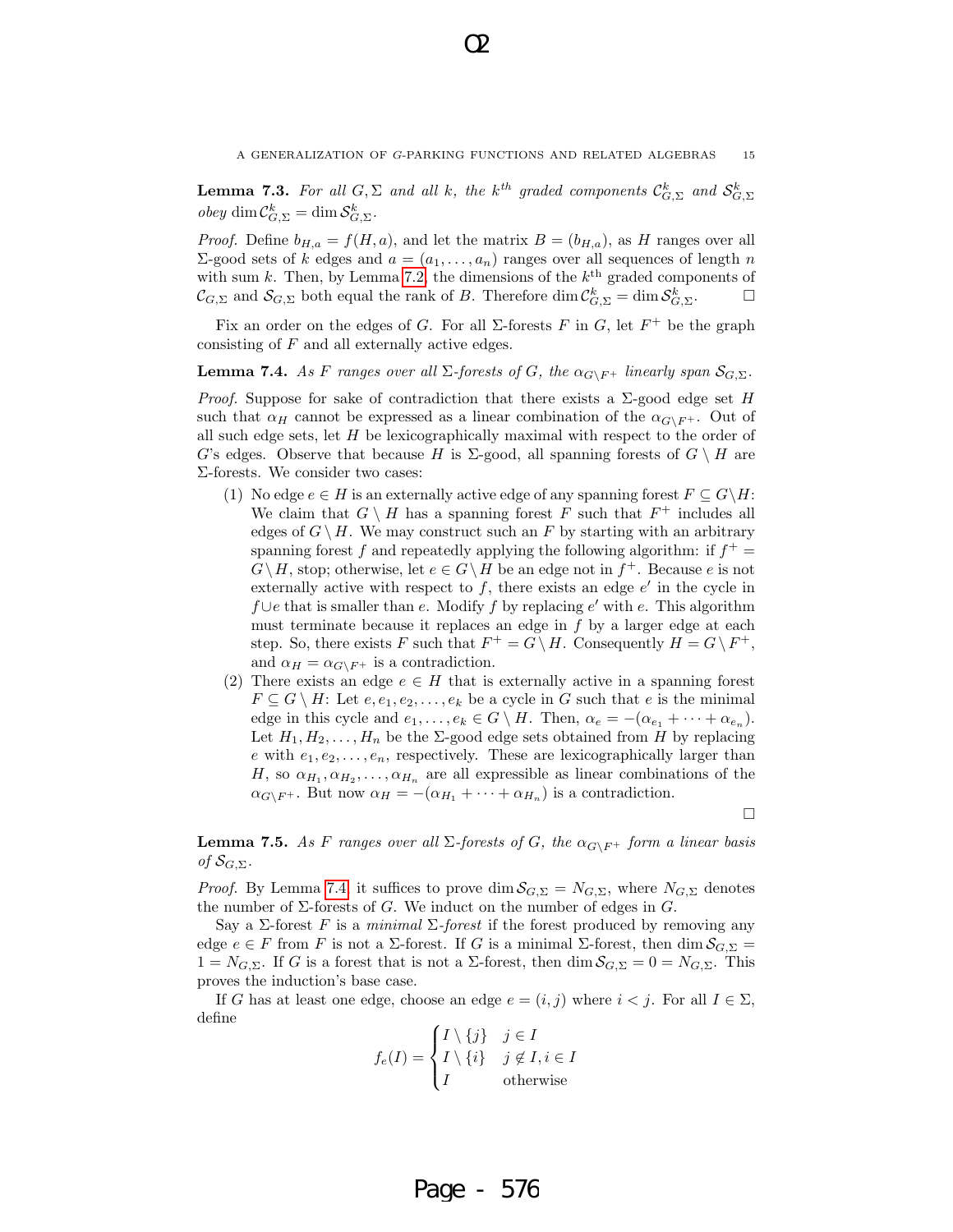O2

and let  $\Sigma_e = \{f_e(I)|I \in \Sigma\}$ . It is clear that  $\Sigma_e$  also has the downward inclusion property.

Let  $G - e$  be G with e removed; let  $G/e$  be G with e contracted and i and j both relabeled as i. The  $\Sigma$ -forests of G that do not include e are the  $\Sigma$ -forests of  $G - e$ , and the Σ-forests of G that include e biject to the  $\Sigma_e$ -forests of  $G/e$  by contraction of e. Thus  $N_{G,\Sigma} = N_{G-e,\Sigma} + N_{G/e,\Sigma_e}$ . By the inductive hypothesis,  $\dim \mathcal{S}_{G-e,\Sigma} = N_{G-e,\Sigma}$  and  $\dim \mathcal{S}_{G/e,\Sigma_e} = N_{G/e,\Sigma_e}$ .

Let  $\mathcal{S}'_{G,\Sigma}$  denote the span of the  $\alpha_H$ , where H is  $\Sigma$ -good and  $e \in H$ . Let  $\mathcal{S}''_{G,\Sigma}$ denote the span of the  $\alpha_H$ , where H is  $\Sigma$ -good and  $e \notin H$ . We have dim  $\mathcal{S}'_{G,\Sigma}$  =  $\dim S_{G-e,\Sigma}$  because these spaces are isomorphic as vector spaces via multiplication by  $\alpha_e$ . Let p be the vector space homomorphism that takes elements of  $\mathcal{S}_{G,\Sigma}$  modulo  $y_i - y_j$ . Then  $p(\mathcal{S}_{G,\Sigma}^{"}) = \mathcal{S}_{G/e,\Sigma_e}$ . Thus

$$
\dim \mathcal{S}_{G,\Sigma}'' = \dim \mathcal{S}_{G/e,\Sigma_e} + \dim \ker(p).
$$

But,  $\mathcal{S}'_{G,\Sigma} \cap \mathcal{S}''_{G,\Sigma} \subseteq \ker(p)$ . Hence

$$
\dim \mathcal{S}_{G,\Sigma}'' \geq \dim \mathcal{S}_{G/e,\Sigma_e} + \dim (\mathcal{S}_{G,\Sigma}' \cap \mathcal{S}_{G,\Sigma}'').
$$

Because  $\mathcal{S}'_{G,\Sigma}$  and  $\mathcal{S}''_{G,\Sigma}$  together span  $\mathcal{S}_{G,\Sigma}$ , we have

$$
\dim \mathcal{S}_{G,\Sigma} = \dim \mathcal{S}_{G,\Sigma}'+\dim \mathcal{S}_{G,\Sigma}''-\dim(\mathcal{S}_{G,\Sigma}' \cap \mathcal{S}_{G,\Sigma}'').
$$

Summing the last two relations yields

 $\dim \mathcal{S}_{G,\Sigma} \geq \dim \mathcal{S}_{G,\Sigma}' + \dim \mathcal{S}_{G/e,\Sigma_e} = \dim \mathcal{S}_{G-e,\Sigma} + \dim \mathcal{S}_{G/e,\Sigma_e}$ By induction, the last quantity equals  $N_{G-e,\Sigma} + N_{G/e,\Sigma_e} = N_{G,\Sigma}$ , so dim  $S_{G,\Sigma} \ge$  $N_{G,\Sigma}$ . But Lemma 7.4 implies dim  $\mathcal{S}_{G,\Sigma} \leq N_{G,\Sigma}$ . Thus dim  $\mathcal{S}_{G,\Sigma} = N_{G,\Sigma}$ .

*Proof of Proposition 7.1:* Proposition 7.1 follows from Lemmas 7.3 and 7.5.  $\Box$ 

Recall that  $\mathcal{B}_{G,\Sigma} = \mathbb{K}[x_1,\ldots,x_n]/\mathcal{J}_{G,\Sigma}$ , where  $\mathcal{J}_{G,\Sigma} = \langle p_I \rangle$  and

$$
p_I = \begin{cases} \left(\sum_{i \in I} x_i\right)^{D_I + 1} & I \in \Sigma\\ \left(\sum_{i \in I} x_i\right)^{D_I} & I \notin \Sigma \end{cases}
$$

as I ranges over all nonempty subsets of  $\{1, \ldots, n\}$ .

**Lemma 7.6.**  $\mathcal{C}_{G,\Sigma}$  is a subalgebra of  $\mathcal{B}_{G,\Sigma}$ .

*Proof.* For all  $I \in \Sigma$ ,

$$
\left(\sum_{i\in I} X_i\right)^{D_I+1} = \left(\sum_{e\in H_I} \pm \phi_e\right)^{D_I+1} = 0
$$

because each term of the expansion  $\left(\sum_{e \in H_I} \pm \phi_e\right)^{D_I+1}$  is divisible by the square of some  $\phi_e$ . For all  $I \notin \Sigma$ ,

$$
\left(\sum_{i\in I} X_i\right)^{D_I} = \left(\sum_{e\in H_I} \pm \phi_e\right)^{D_I} = 0
$$

because the only square-free term of the expansion  $\left(\sum_{e \in H_I} \pm \phi_e\right)^{D_I}$  is  $\prod_{e \in H} \phi_e$ , which is 0 because  $I \not\in \Sigma$ .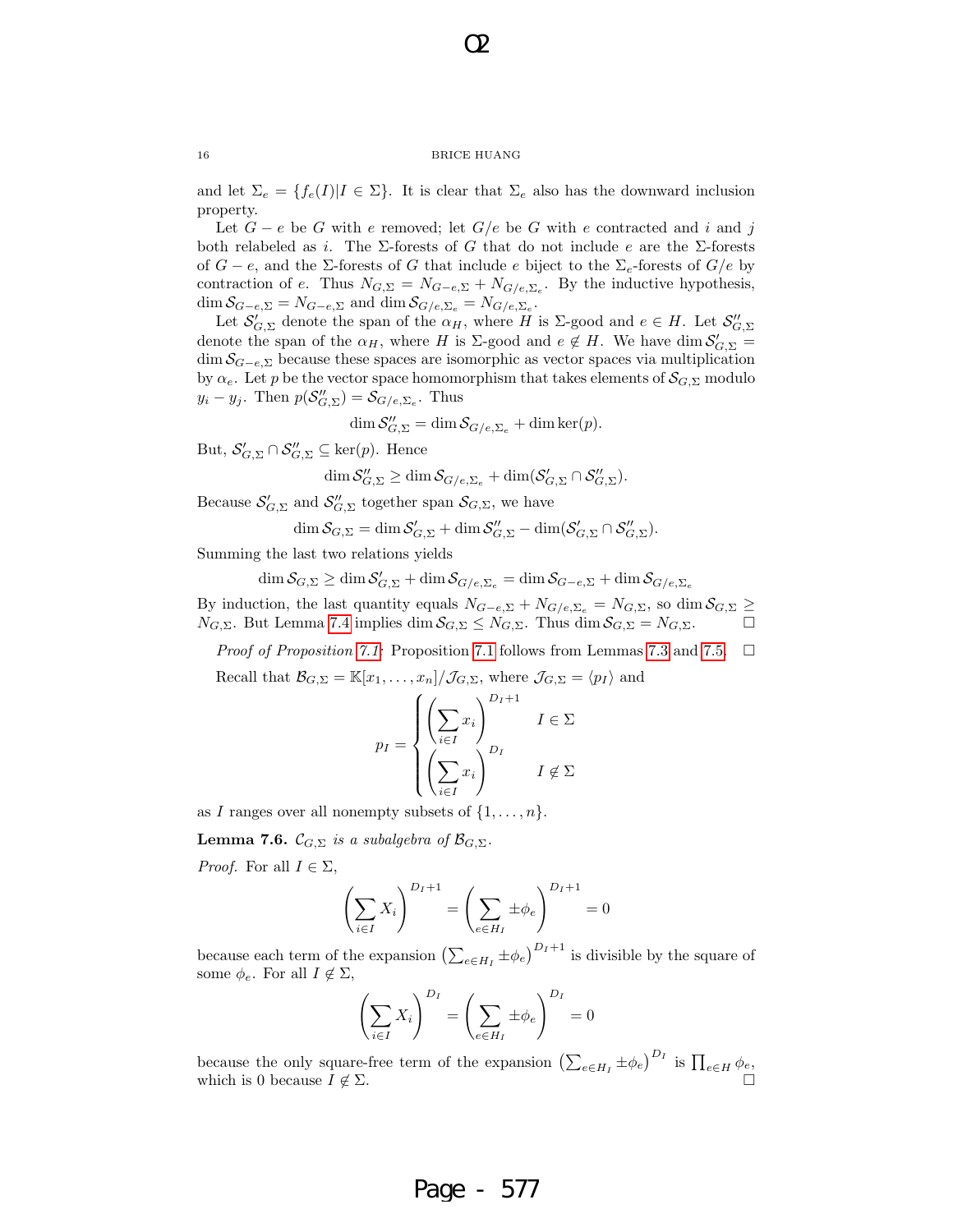We can now prove Theorem 4.4.

*Proof of Theorem 4.4:* By Theorem 3.3, we have the termwise inequality of Hilbert series

O2

$$
\text{Hilb } \mathcal{A}_{G,\Sigma} \geq \text{Hilb } \mathcal{B}_{G,\Sigma}
$$

because  $\mathcal{J}_{G,\Sigma}$  is a deformation of  $\mathcal{I}_{G,\Sigma}$ . By Lemma 7.6,

Hilb  $\mathcal{B}_{G,\Sigma} \geq Hilb \mathcal{C}_{G,\Sigma}$ .

Therefore

Hilb  $\mathcal{A}_{G,\Sigma} \geq$  Hilb  $\mathcal{B}_{G,\Sigma} \geq$  Hilb  $\mathcal{C}_{G,\Sigma}$ .

But, by Theorem 4.2 and Proposition 7.1,

$$
\dim \mathcal{A}_{G,\Sigma} = N_{G,\Sigma} = \dim \mathcal{C}_{G,\Sigma}.
$$

Thus we in fact have

 $\dim \mathcal{A}_{G,\Sigma} = \dim \mathcal{B}_{G,\Sigma} = \dim \mathcal{C}_{G,\Sigma} = N_{G,\Sigma}$ 

and

$$
\text{Hilb } \mathcal{A}_{G,\Sigma} = \text{Hilb } \mathcal{B}_{G,\Sigma} = \text{Hilb } \mathcal{C}_{G,\Sigma}.
$$

Moreover, by Proposition 7.1,  $\dim \mathcal{A}_{G,\Sigma}^k = \dim \mathcal{B}_{G,\Sigma}^k = \dim \mathcal{C}_{G,\Sigma}^k$  equals the number of Σ-forests F of G with external activity  $|G| - |F| - k$ , and the theorem is proved.  $\Box$ 

## 8. ρ-Parking Functions

The  $\rho$ -parking functions are another generalization of the classical parking functions developed in [11] and [16]. Let  $\rho = (\rho_1, \ldots, \rho_n)$  be a nonincreasing sequence of positive integers. A sequence  $(b_1, \ldots, b_n)$  is a *ρ-parking function* if and only if its decreasing rearrangement is termwise less than  $\rho$ . Equivalently, for all nonempty  $I \subseteq \{1, \ldots, n\}$ , define

$$
m_I = \left(\prod_{i \in I} x_i\right)^{\rho_{|I|}}
$$

$$
p_I = \left(\sum_{i \in I} x_i\right)^{|I|\rho_{|I|}}.
$$

Let  $\mathcal{I}_{\rho} = \langle m_I \rangle$  and  $\mathcal{J}_{\rho} = \langle p_I \rangle$  be ideals in  $\mathbb{K}[x_1, \ldots, x_n]$  generated by all such  $m_I$  and  $p_I$ , respectively. Define the algebras  $\mathcal{A}_{\rho} = \mathbb{K}[x_1, \ldots, x_n]/\mathcal{I}_{\rho}$  and  $\mathcal{B}_{\rho} =$  $\mathbb{K}[x_1,\ldots,x_n]/\mathcal{J}_\rho$ . A sequence  $(b_1,\ldots,b_n)$  is a  $\rho$ -parking function if and only if  $\prod_i x_i^{b_i}$  is nonvanishing in  $\mathcal{I}_{\rho}$ .

**Remark 8.1.** When  $\rho = (n, n-1, \ldots, 1)$ , the  $\rho$ -parking functions are the classical parking functions of size n.

Observe that  $\mathcal{A}_{\rho}$  is a monotone monomial ideal and  $\mathcal{B}_{\rho}$  is its deformation. While it is not true that Hilb  $\mathcal{A}_{\rho}$  and Hilb  $\mathcal{B}_{\rho}$  are always equal, Theorem 3.3 implies that:

**Proposition 8.2.** The monomials  $\prod_i x_i^{b_i}$ , as  $(b_1, \ldots, b_n)$  ranges over all  $\rho$ -parking functions, span  $\mathcal{B}_{\rho}$ , and

$$
Hilb \mathcal{A}_{\rho} \geq Hilb \mathcal{B}_{\rho}.
$$

Furthermore,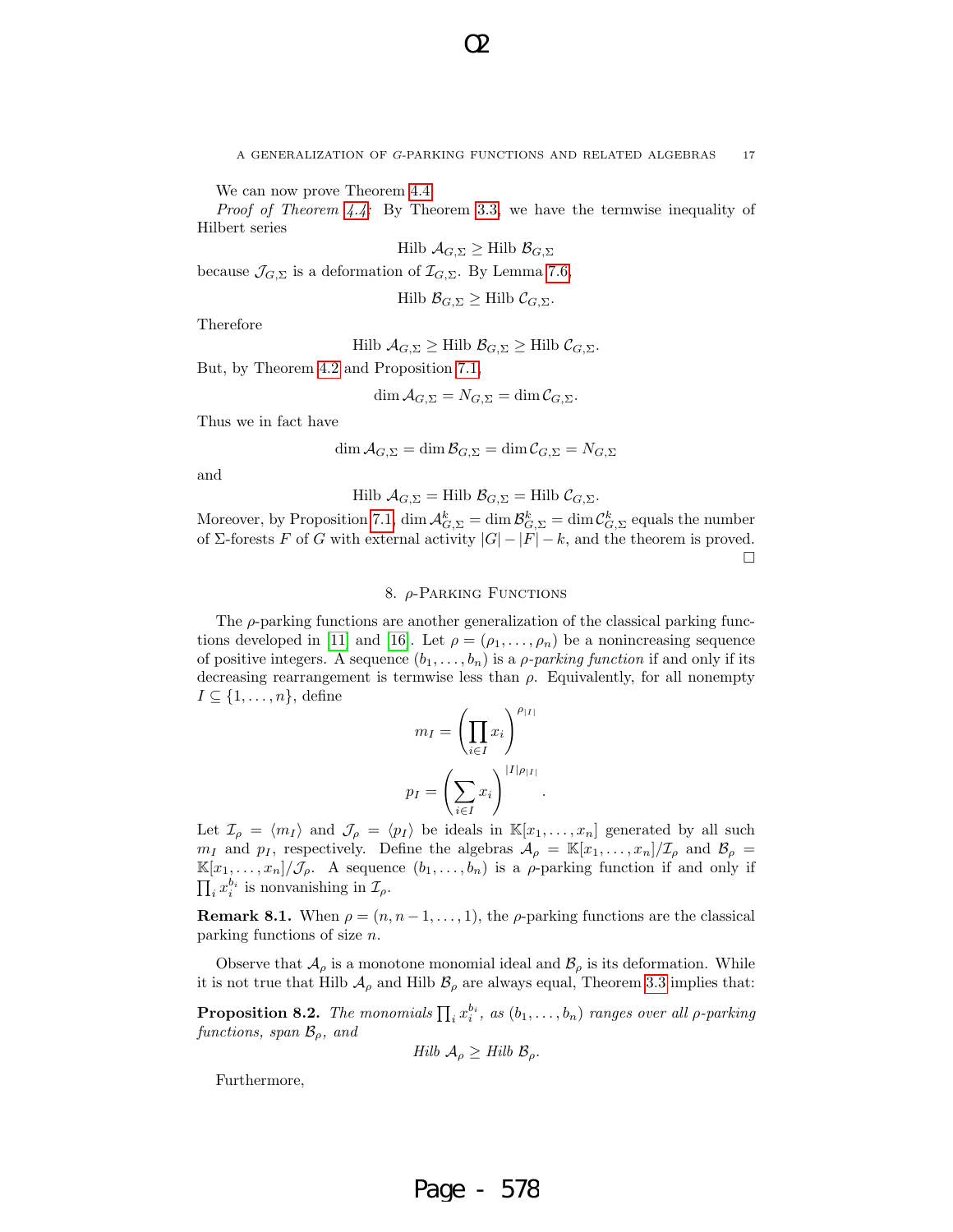O2

**Proposition 8.3.** When  $\rho = (l + (n-1)k, l + (n-2)k, \ldots, l)$  is a decreasing arithmetic sequence, the Hilbert series Hilb  $A_{\rho}$  and Hilb  $B_{\rho}$  are equal.

This is because when  $\rho = (l + (n-1)k, l + (n-2)k, \dots, l)$ ,  $\mathcal{I}_{\rho}$  and  $\mathcal{J}_{\rho}$  are  $\mathcal{I}_{G}$  and  $\mathcal{J}_G$ , where  $G = K_{n+1}^{k,l}$ , the graph with k edges between any two nonzero vertices and l edges between any nonzero vertex and 0. Hence Theorem 2.3 implies that  $\mathcal{A}_{\rho}$ and  $\mathcal{B}_{\rho}$  have equal Hilbert series.

We claim that Hilb  $\mathcal{A}_{\rho}$  and Hilb  $\mathcal{B}_{\rho}$  for another class of  $\rho$  as well:

**Proposition 8.4.** When  $\rho = (l + (n-1)k + 1, l + (n-2)k, \ldots, l)$  is a decreasing arithmetic sequence whose largest term is increased by 1, the Hilbert series Hilb  $A_{\rho}$ and Hilb  $\mathcal{B}_{\rho}$  are equal.

Observe that when  $\rho = (l + (n-1)k + 1, l + (n-2)k, \ldots, l)$ ,  $\mathcal{I}_{\rho}$  and  $\mathcal{J}_{\rho}$  are  $\mathcal{I}_{G,\Sigma}$ and  $\mathcal{J}_{G,\Sigma}$ , where  $G = K_{n+1}^{k,l}$  and  $\Sigma = \{\{\emptyset\},\{1\},\{2\},\ldots,\{n\}\}\.$  Thus, as a corollary to Theorem 4.4 we have that Hilb  $\mathcal{A}_{\rho} =$  Hilb  $\mathcal{B}_{\rho}$ .

## 9. FUTURE WORK

Suppose a graph G on  $\{0, 1, \ldots, n\}$  has the property that there is at least one edge between any two vertices. Let  $\Sigma$  be a family of subsets of  $\{1,\ldots,n\}$  with the downward inclusion property. Then, for each nonempty subset  $I = \{i_1 < \cdots < i_r\}$ of  $\{1, \ldots, n\}$ , define

$$
m_I = \begin{cases} x_{i_1}^{d_I(i_1)-1} \prod_{\substack{i \in I \\ i \neq i_1}} x_i^{d_I(i)} & I \in \Sigma \\ i \in I & I \notin \Sigma \end{cases}
$$

and

$$
p_I = \begin{cases} \left(\sum_{i \in I} x_i\right)^{D_I - 1} & I \in \Sigma\\ \left(\sum_{i \in I} x_i\right)^{D_I} & I \notin \Sigma \end{cases}
$$

and let  $\mathcal{I}'_{G,\Sigma} = \langle m_I \rangle$  and  $\mathcal{J}'_{G,\Sigma} = \langle p_I \rangle$  be the ideals generated by all such  $m_I$  and  $p_I$ , respectively. Observe that because there is at least one edge between any two vertices of G,  $\mathcal{I}'_{G,\Sigma}$  is a monotone monomial ideal and  $\mathcal{J}'_{G,\Sigma}$  is its deformation. Define the algebras  $\mathcal{A}'_{G,\Sigma} = \mathbb{K}[x_1,\ldots,x_n]/\mathcal{I}'_{G,\Sigma}$  and  $\mathcal{B}'_{G,\Sigma} = \mathbb{K}[x_1,\ldots,x_n]/\mathcal{J}'_{G,\Sigma}$ . Computer experiments suggest that the following conjecture is true:

**Conjecture 9.1.** For all G and  $\Sigma$ , the standard monomial basis of  $\mathcal{A}'_{G,\Sigma}$  is a basis of  $\mathcal{B}_{G,\Sigma}'$ . Consequently,  $\mathcal{A}_{G,\Sigma}'$  and  $\mathcal{B}_{G,\Sigma}'$  have equal dimension and Hilbert series.

When  $\Sigma = \{\{\emptyset\}\}\$ , this conjecture reduces to Theorem 2.3. Moreover, when  $\Sigma =$  $\mathcal{P}(\{1,\ldots,n\})$ , this conjecture reduces to Theorem 2.5. If proven, this conjecture would interpolate between these two known results and establish another large class of monotone monomial ideals and their deformations with equal Hilbert series.

In the context of  $\rho$ -algebras and  $\rho$ -parking functions, setting  $G = K_{n+1}^{k,l}$  and  $\Sigma = \{\{\emptyset\}, \{1\}, \{2\}, \ldots, \{n\}\}\$ in Conjecture 9.1 implies:

Conjecture 9.2. When  $\rho = (l + (n-1)k - 1, l + (n-2)k, \ldots, l)$  is a decreasing arithmetic sequence whose largest term is decreased by 1, the Hilbert series Hilb  $A_{\rho}$ and Hilb  $\mathcal{B}_{\rho}$  are equal.